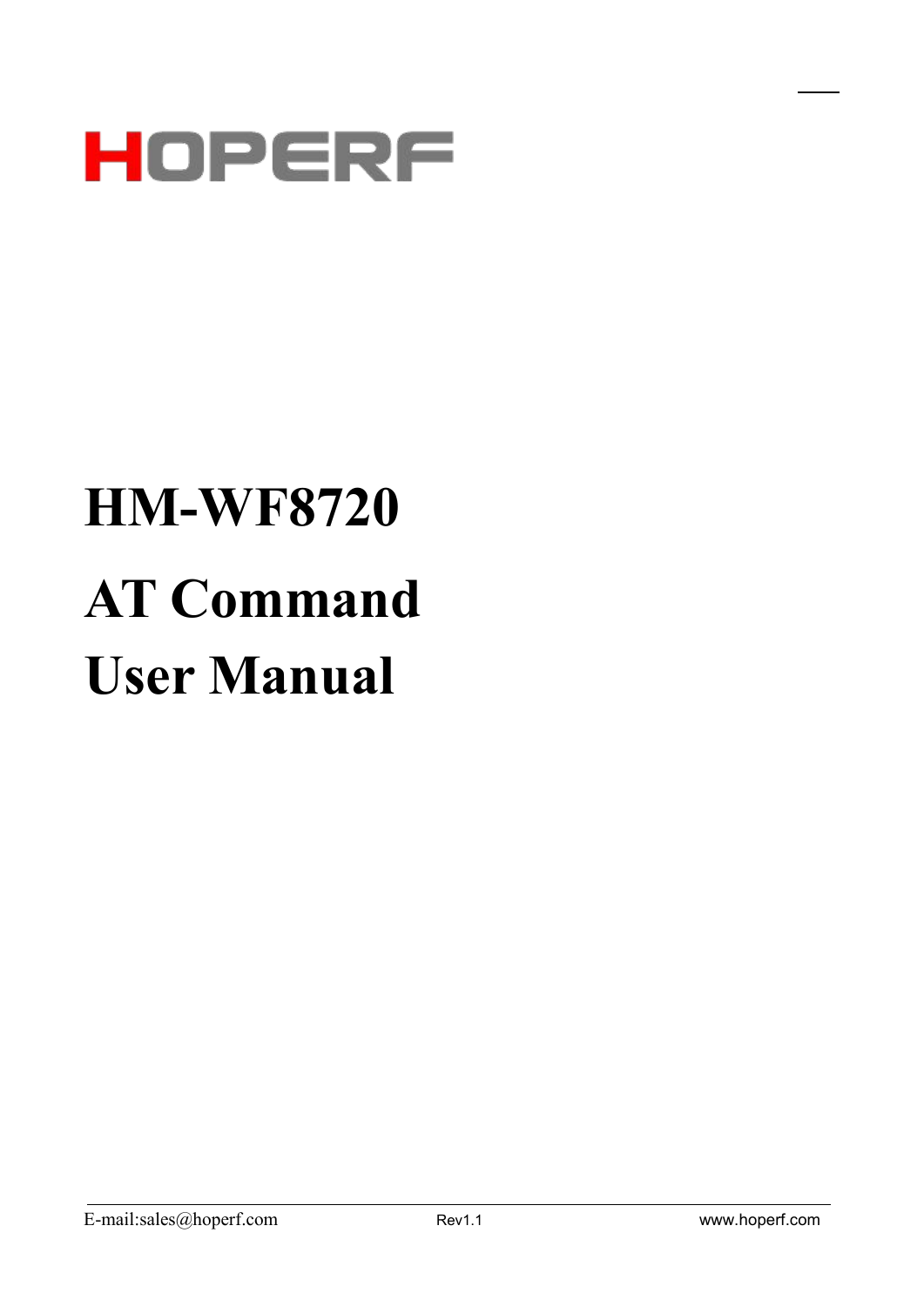

#### Table of Content

| 1. |      |                      |    |  |
|----|------|----------------------|----|--|
| 2. |      |                      |    |  |
| 3. |      |                      |    |  |
|    | 3.1  |                      |    |  |
|    | 3.2  |                      |    |  |
|    | 3.3  |                      |    |  |
|    | 3.4  |                      |    |  |
|    | 3.5  |                      |    |  |
|    | 3.6  |                      |    |  |
|    | 3.7  |                      |    |  |
|    | 3.8  |                      |    |  |
|    | 3.9  |                      |    |  |
|    | 3.10 |                      |    |  |
|    | 3.11 |                      |    |  |
| 4. |      |                      |    |  |
|    | 4.1  |                      |    |  |
|    | 4.2  |                      |    |  |
|    | 4.3  |                      |    |  |
|    | 4.4  |                      |    |  |
|    | 4.5  |                      |    |  |
|    | 4.6  |                      |    |  |
|    | 4.7  |                      |    |  |
|    | 4.8  |                      |    |  |
|    | 4.9  |                      |    |  |
|    | 4.10 |                      |    |  |
|    | 4.11 |                      |    |  |
|    | 4.12 |                      |    |  |
| 5. |      |                      |    |  |
|    | 5.1  |                      |    |  |
|    | 5.2  |                      |    |  |
|    | 5.3  |                      |    |  |
|    | 5.4  |                      |    |  |
|    | 5.5  |                      |    |  |
|    | 5.6  |                      |    |  |
|    | 5.7  |                      |    |  |
|    | 5.8  |                      |    |  |
|    | 5.9  | ATPP – PING Command. | 21 |  |
|    | 5.10 |                      |    |  |
|    | 5.11 |                      |    |  |
| 6. |      |                      |    |  |
|    | 6.1  |                      |    |  |
|    | 6.2  |                      |    |  |
|    | 6.3  |                      |    |  |
|    | 6.4  |                      |    |  |
|    | 6.5  |                      |    |  |
|    | 6.6  |                      |    |  |
|    | 6.7  |                      |    |  |
|    | 6.8  |                      |    |  |
|    | 6.9  |                      |    |  |
|    | 6.10 |                      |    |  |
|    | 6.11 |                      |    |  |
|    | 6.12 |                      |    |  |
|    |      |                      |    |  |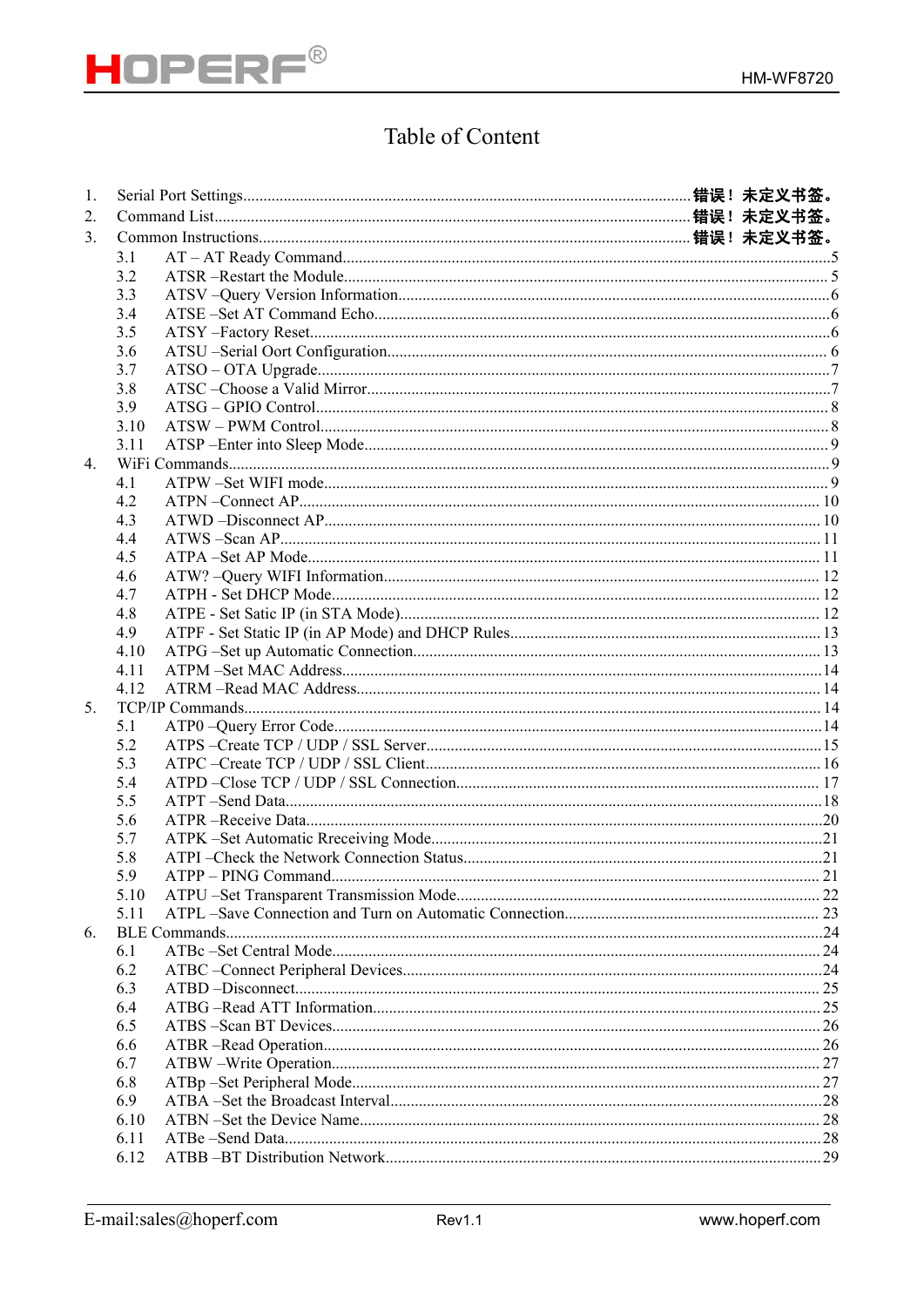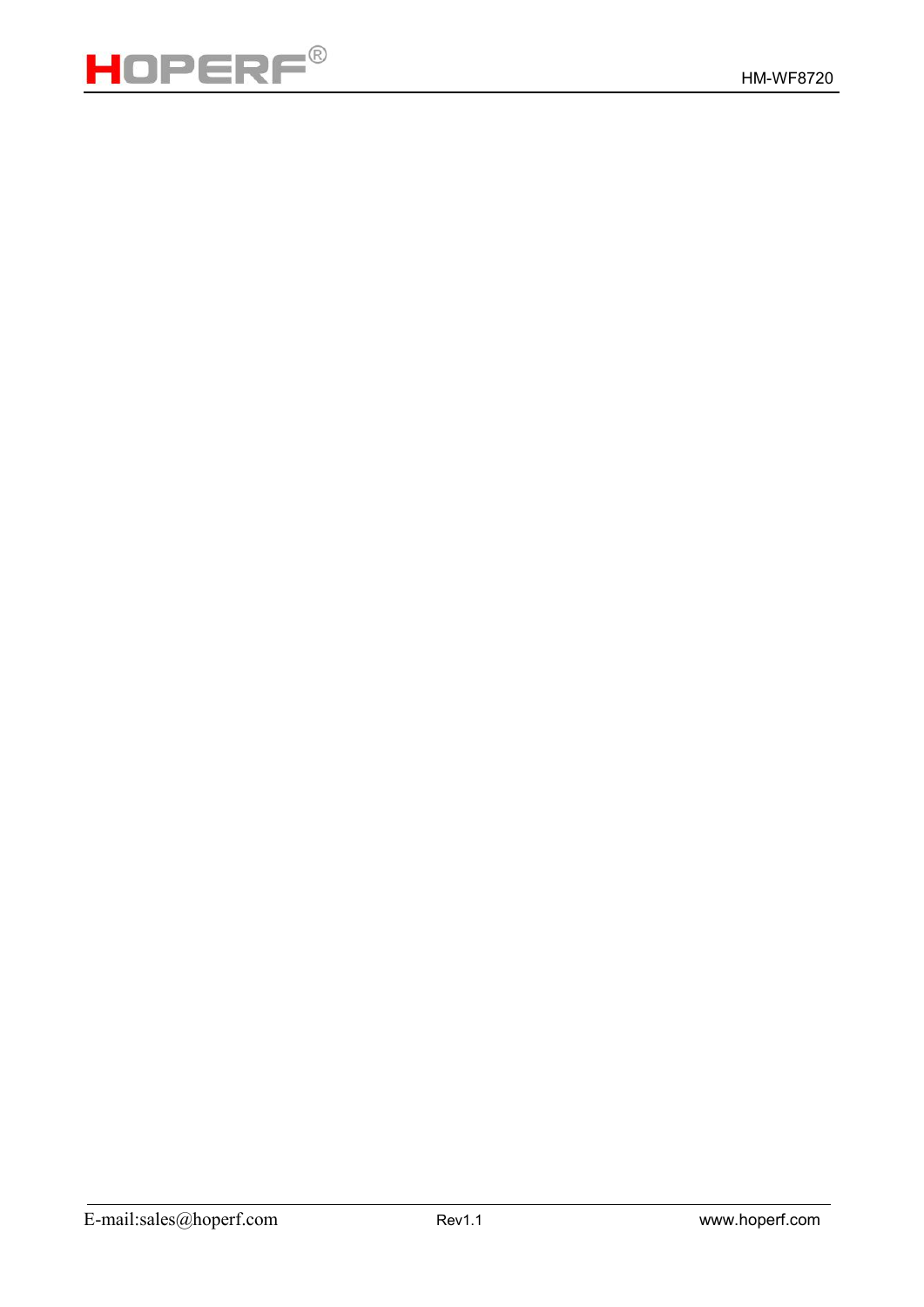#### 1.Serial Port Settings

| <b>IIART</b>                                   | -RX                                                 | <b>Baud Rate</b> | Data Bit | <b>Parity Check</b> | <b>Stop Bit</b> |
|------------------------------------------------|-----------------------------------------------------|------------------|----------|---------------------|-----------------|
| <b>GPIOA</b><br>14<br>$\overline{\phantom{0}}$ | GPIOA<br>$\overline{1}$<br>$\overline{\phantom{0}}$ | 38400            | $\circ$  | <b>NA</b>           |                 |

#### 2. Command List

| <b>Description</b>                        | <b>AT Command</b> |  |  |  |
|-------------------------------------------|-------------------|--|--|--|
| <b>Common Instructions</b>                |                   |  |  |  |
| AT Ready Command                          | AT                |  |  |  |
| Restart the Module                        | <b>ATSR</b>       |  |  |  |
| Query Version Information                 | <b>ATSV</b>       |  |  |  |
| Set AT Command Echo                       | <b>ATSE</b>       |  |  |  |
| <b>Factory Reset</b>                      | <b>ATSY</b>       |  |  |  |
| Serial Oort Configuration                 | <b>ATSU</b>       |  |  |  |
| OTA Upgrade                               | <b>ATSO</b>       |  |  |  |
| Choose a Valid Mirror                     | <b>ATSC</b>       |  |  |  |
| <b>GPIO</b> Control                       | <b>ATSG</b>       |  |  |  |
| <b>PWM Control</b>                        | <b>ATSW</b>       |  |  |  |
| Enter into Sleep Mode                     | <b>ATSP</b>       |  |  |  |
| <b>WiFi Commands</b>                      |                   |  |  |  |
| Set WIFI Mode                             | <b>ATPW</b>       |  |  |  |
| Connect to AP (in STA Mode)               | <b>ATPN</b>       |  |  |  |
| Disconnect AP                             | <b>ATWD</b>       |  |  |  |
| Scan AP                                   | <b>ATWS</b>       |  |  |  |
| Set AP Mode                               | <b>ATPA</b>       |  |  |  |
| Query WIFI Information                    | ATW?              |  |  |  |
| Set DHCP Mode                             | <b>ATPH</b>       |  |  |  |
| Set Static IP (in STA mode)               | <b>ATPE</b>       |  |  |  |
| Set Static IP (in AP mode) and DHCP Rules | <b>ATPF</b>       |  |  |  |
| Set up Automatic Connection               | <b>ATPG</b>       |  |  |  |
| <b>Set MAC Address</b>                    | <b>ATPM</b>       |  |  |  |
| Read MAC Address                          | <b>ATRM</b>       |  |  |  |
| <b>TCPIP Commands</b>                     |                   |  |  |  |
| Query Network Connection Status           | <b>ATPI</b>       |  |  |  |
| Query Error Code                          | ATP <sub>0</sub>  |  |  |  |
| Create TCP / UDP / SSL Server             | <b>ATPS</b>       |  |  |  |
| Create TCP / UDP / SSL Client             | <b>ATPC</b>       |  |  |  |
| Close TCP / UDP / SSL Connection          | <b>ATPD</b>       |  |  |  |
|                                           |                   |  |  |  |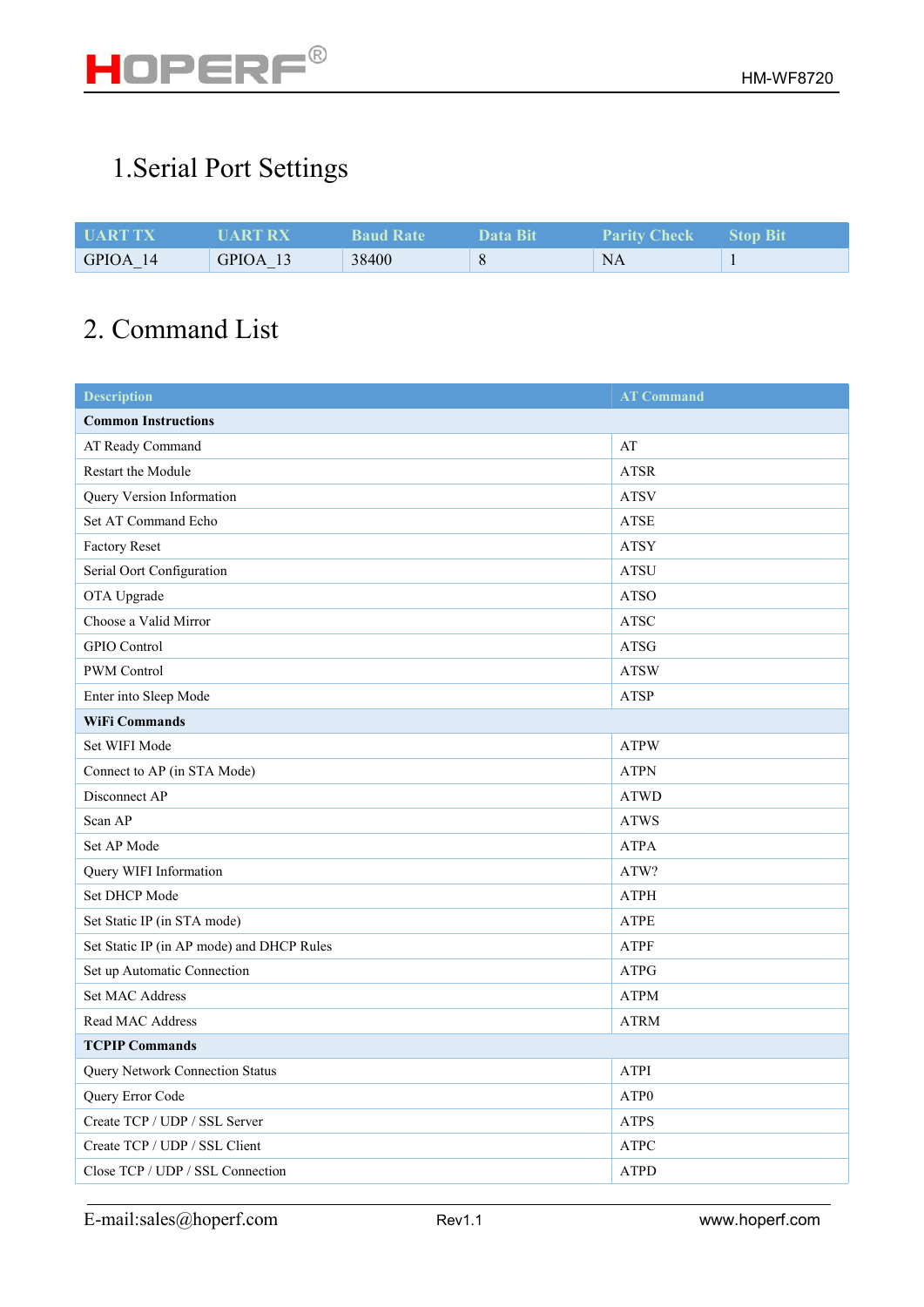## HOPERF®

| <b>Send Packet</b>                              | <b>ATPT</b> |
|-------------------------------------------------|-------------|
| Receive Packets                                 | <b>ATPR</b> |
| Enable Auto Accept Mode                         | <b>ATPK</b> |
| Ping                                            | <b>ATPP</b> |
| Enable Transparent Transmission Mode            | <b>ATPU</b> |
| Save Connection and Enable Automatic Connection | ATPL        |
| <b>BLE Commands</b>                             |             |
| Set Central Mode                                | ATBc        |
| Connect Peripheral devices                      | ATBC        |
| Disconnect                                      | ATBD        |
| Read ATT Information                            | ATBG        |
| Scan BT Devices                                 | <b>ATBS</b> |
| Read Operation                                  | ATBR        |
| Write Operation                                 | <b>ATBW</b> |
| Set Peripheral Mode                             | ATBp        |
| Set the Broadcast Interval                      | <b>ATBA</b> |
| Set Device Name                                 | <b>ATBN</b> |
| Send Data                                       | ATBe        |
| <b>BT Distribution Network</b>                  | <b>ATBB</b> |

#### 1. Common Instructions

#### <span id="page-4-0"></span>1.1 AT – AT Ready Command

| <b>Description</b> | This command is order to test whether the system starts successfully and enters the AT |
|--------------------|----------------------------------------------------------------------------------------|
|                    | command environment.                                                                   |
| <b>Reply</b>       | [AT] OK                                                                                |

#### <span id="page-4-1"></span>3.2 ATSR –Restart the Module

| <b>ATSR</b>        |                                            |
|--------------------|--------------------------------------------|
| <b>Description</b> | This command is used to restart the module |
| <b>Reply</b>       | [ATSR] OK                                  |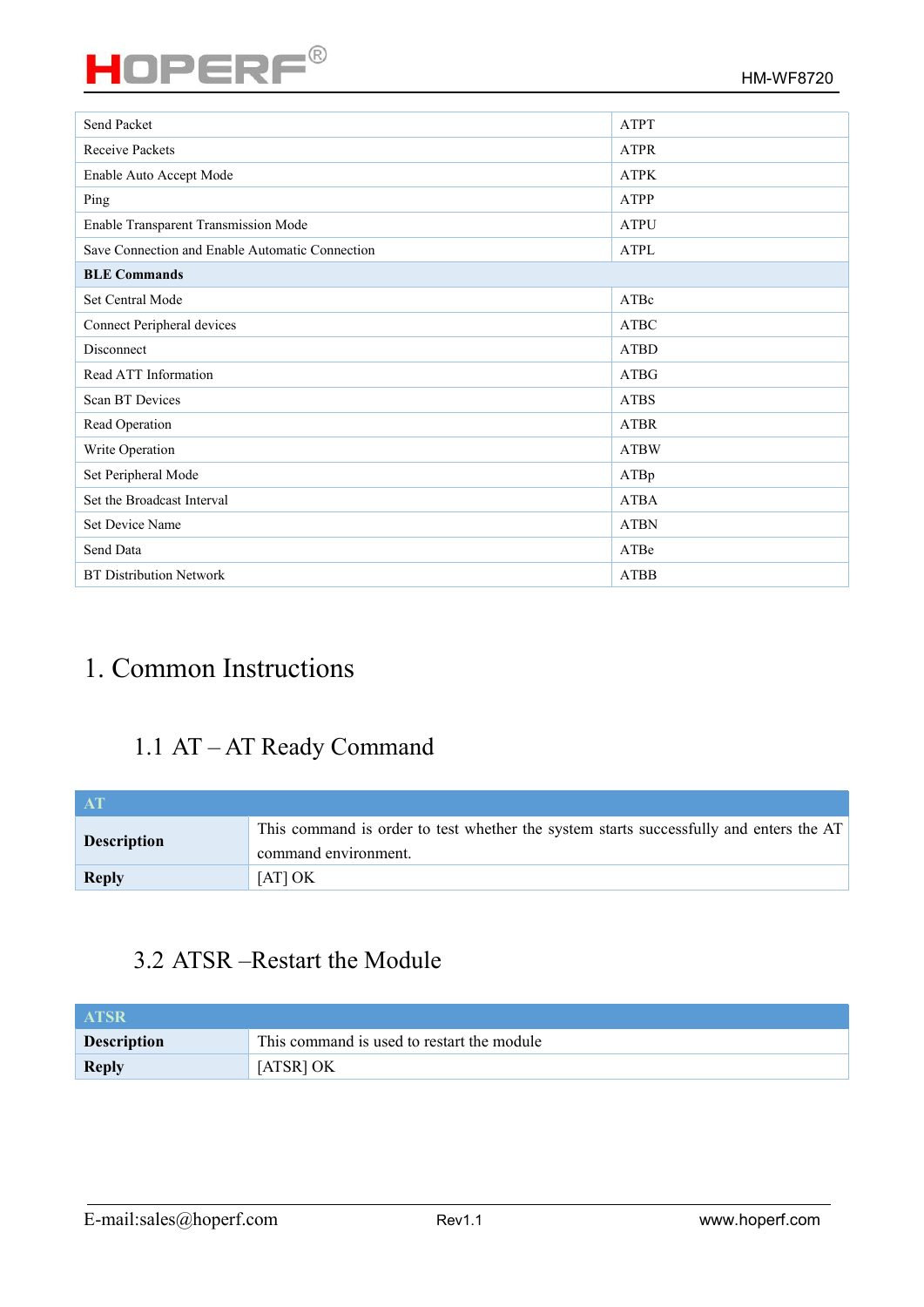

#### <span id="page-5-0"></span>3.3 ATSV –Query Version Information

| <b>ATSV</b>        |                                                                        |
|--------------------|------------------------------------------------------------------------|
| <b>Description</b> | This command is used to view the AT command version and SDK version    |
| <b>Reply</b>       | [ATSV] OK: <chip type="">,<software-version></software-version></chip> |
| <b>Error Code</b>  | 1: Failed to obtain version information                                |

#### <span id="page-5-1"></span>3.4 ATSE –Set AT Command Echo

| $ATSE = $                                               |                                                           |                             |  |  |
|---------------------------------------------------------|-----------------------------------------------------------|-----------------------------|--|--|
| <b>Description</b>                                      | This command is used to enable / disable serial port echo |                             |  |  |
| <b>Reply</b>                                            | [ATSE] OK                                                 |                             |  |  |
| Parameter                                               | $<$ echo $>$                                              | $0:$ Disable Echo (default) |  |  |
|                                                         |                                                           | $1:$ Enable Echo            |  |  |
|                                                         | 1, 2: Parameter Error                                     |                             |  |  |
| <b>Error Code</b><br>3: Echo setting can only be 1 or 0 |                                                           |                             |  |  |
| Disable echo and debug                                  |                                                           |                             |  |  |
| <b>Examples</b>                                         | # $ATSE=0$                                                |                             |  |  |

#### <span id="page-5-2"></span>3.5 ATSY –Factory Reset

| <b>ATSY</b>        |                                                                                            |
|--------------------|--------------------------------------------------------------------------------------------|
| <b>Description</b> | This command is used to clear flash data and reset the module to the factory configuration |
| <b>Reply</b>       | [ATSY] OK<br>[ATSY] ERROR: < error no>                                                     |
| <b>Error Code</b>  | 1: Failed to restore default data<br>2: Failed to restore default image                    |
| <b>Notes</b>       | The module will restart                                                                    |

#### <span id="page-5-3"></span>3.6 ATSU –Serial Port Configuration

| ATSU=<br>baudrate>, <databits>,<stopbits>,<parity>,<flowcontrol>,<configmode></configmode></flowcontrol></parity></stopbits></databits> |                                                              |                                                                            |  |  |
|-----------------------------------------------------------------------------------------------------------------------------------------|--------------------------------------------------------------|----------------------------------------------------------------------------|--|--|
| <b>Description</b>                                                                                                                      | This command is used to modify the serial port configuration |                                                                            |  |  |
| <b>Reply</b>                                                                                                                            | [ATSU] OK<br>[ATSU] ERROR: < error code>                     |                                                                            |  |  |
| <b>Parameter</b>                                                                                                                        | $\alpha$ -chaudrate                                          | 2400, 4800, 9600, 19200, 38400(default), 57600, 115200, 921600,<br>1152000 |  |  |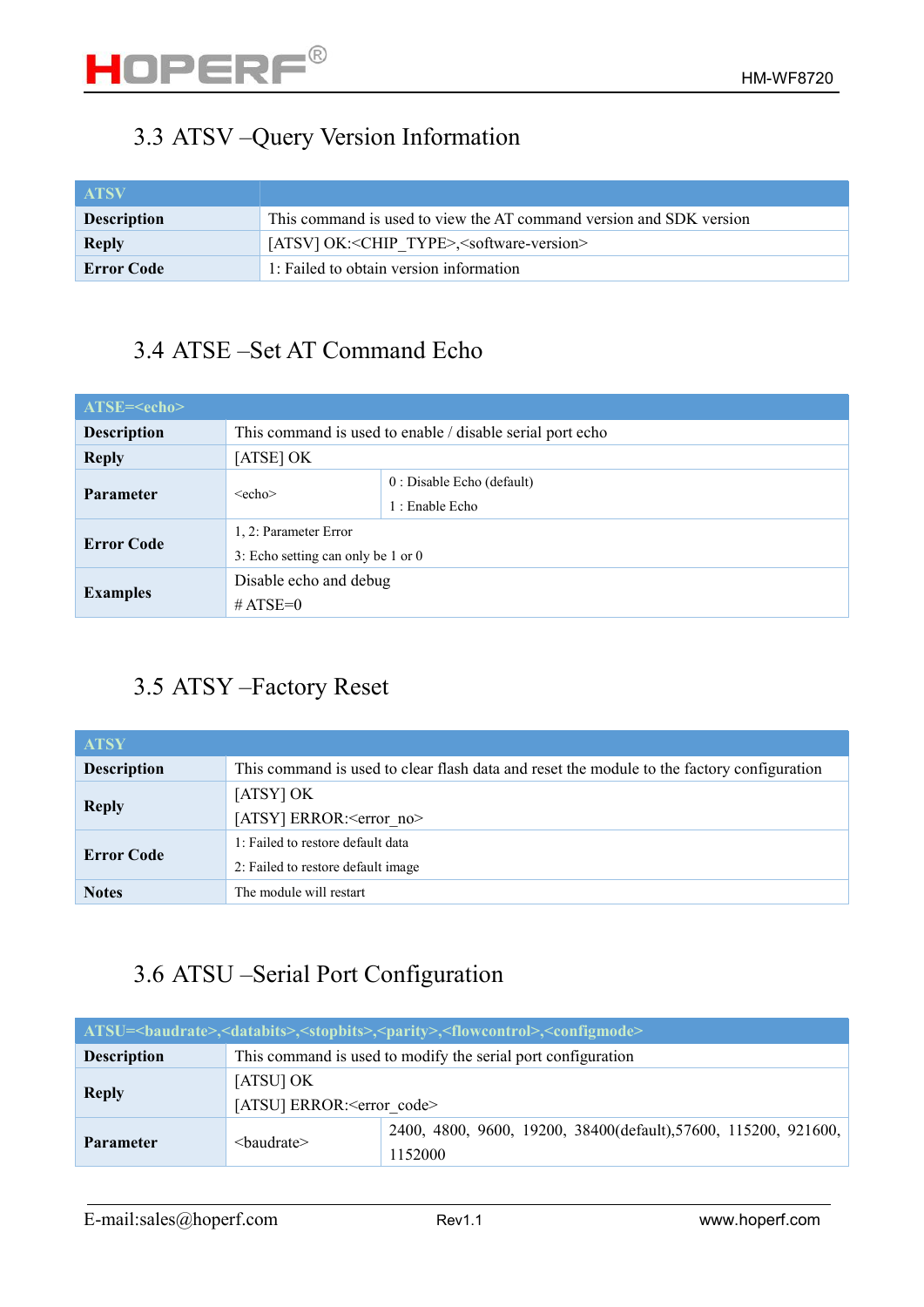

|                   | $\le$ databits $>$         | $5:5$ bit data                                              |
|-------------------|----------------------------|-------------------------------------------------------------|
|                   |                            | $6:6$ bit data                                              |
|                   |                            | $7:7$ bit data                                              |
|                   |                            | 8: 8 bit data (default)                                     |
|                   | $<$ stopbits $>$           | $1:1$ bit stop (default)                                    |
|                   |                            | $2:2$ bit stop                                              |
|                   | $<$ parity>                | 0: None parity (default)                                    |
|                   |                            | 1: Odd parity                                               |
|                   |                            | 2: Even parity                                              |
|                   | $\le$ flowcontrol $>$      | 0: disable flowcontrol (default)                            |
|                   |                            | 1: enable RTS and CTS                                       |
|                   | <configmode></configmode>  | 0: set the current configuration and will not save to flash |
|                   |                            | 1: save configuration to flash and take effect immediately  |
|                   |                            | 2: save configuration to flash and take effect after reboot |
| <b>Error Code</b> | 1: Command format error    |                                                             |
|                   | 2: Command parameter error |                                                             |

#### <span id="page-6-0"></span>3.7 ATSO – OTA Upgrade

| $ATSO = sport$                                                             |                                                  |                                              |  |  |
|----------------------------------------------------------------------------|--------------------------------------------------|----------------------------------------------|--|--|
| <b>Description</b>                                                         |                                                  | This command is used to upgrade the software |  |  |
|                                                                            | [ATSO] OK                                        |                                              |  |  |
| <b>Reply</b>                                                               | [ATSO] ERROR: <error code=""></error>            |                                              |  |  |
| <b>Parameter</b>                                                           | <ip></ip>                                        | Download server ip address                   |  |  |
|                                                                            | $\leq$ port $\geq$                               | Download server port number                  |  |  |
| 1: Command format error<br><b>Error Code</b><br>2: Command parameter error |                                                  |                                              |  |  |
|                                                                            |                                                  |                                              |  |  |
| <b>Notes</b>                                                               | 1: The server is not started                     |                                              |  |  |
|                                                                            | 2: Module and server are not on the same network |                                              |  |  |

#### <span id="page-6-1"></span>3.8 ATSC –Choose a Valid Mirror

| $ATSC = \frac{\text{image ID}}{1}$ |                                               |                      |
|------------------------------------|-----------------------------------------------|----------------------|
| <b>Description</b>                 | This command is used to select a valid mirror |                      |
| <b>Reply</b>                       | [ATSC] OK                                     |                      |
|                                    | [ATSC] ERROR: < error code>                   |                      |
|                                    | $\langle$ image ID $\rangle$                  | 0: default image     |
| <b>Parameter</b>                   |                                               | 1: OTA upgrade image |
| <b>Error Code</b>                  | 1: Command format error                       |                      |
|                                    | 2: Command parameter error                    |                      |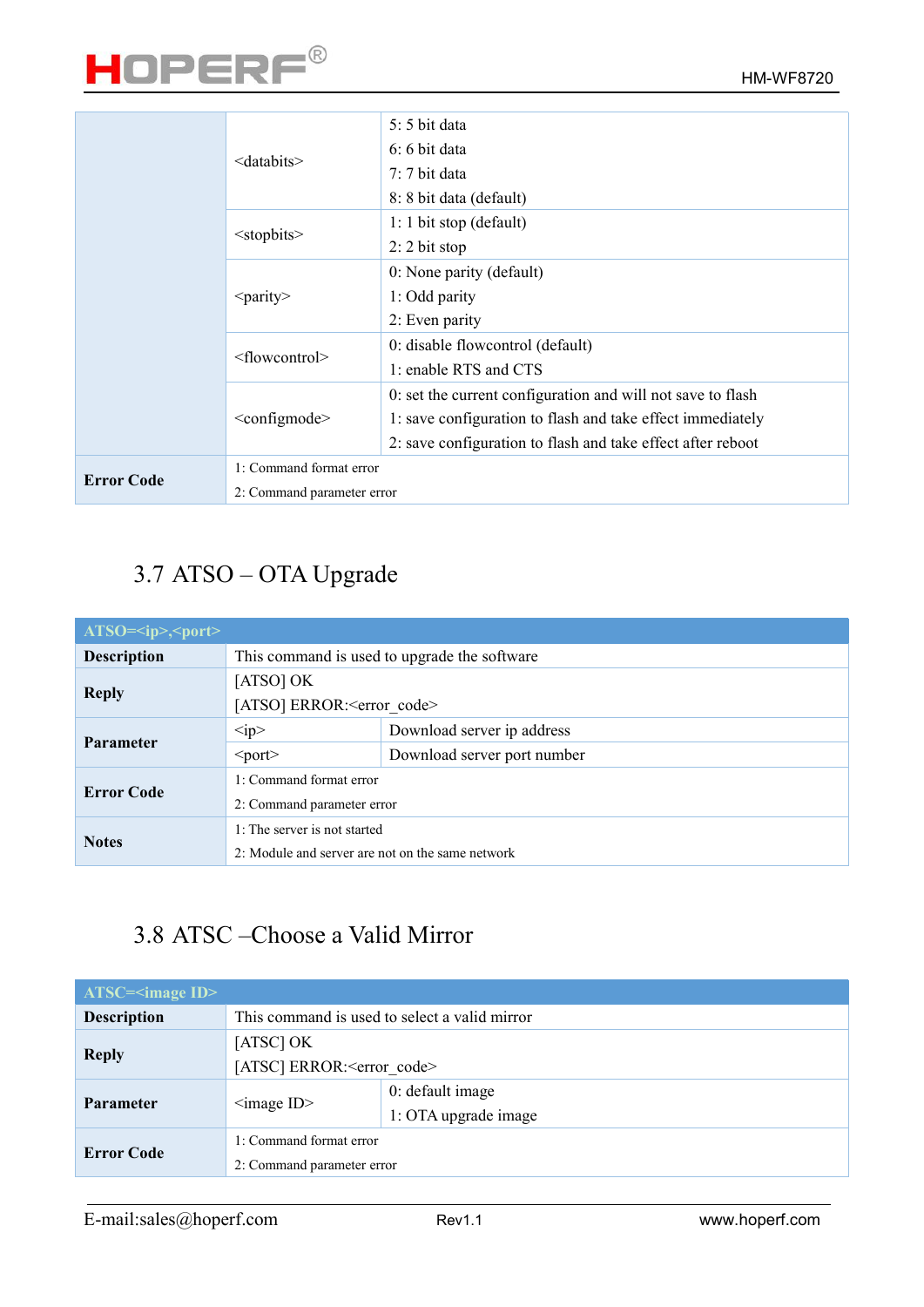

**Notes** The module will restart

#### <span id="page-7-0"></span>3.9 ATSG – GPIO Control

| ATSG= <r d="" w="">,<port>[,<data>,<dir>,<pull>]</pull></dir></data></port></r> |                                           |                         |
|---------------------------------------------------------------------------------|-------------------------------------------|-------------------------|
| <b>Description</b>                                                              | This command is used to control GPIO pins |                         |
|                                                                                 | [ATSG] $OK: <$ val>                       |                         |
| <b>Reply</b>                                                                    | [ATSG] ERROR: <error_code></error_code>   |                         |
|                                                                                 |                                           | "R": read gpio          |
|                                                                                 | $\langle R/W \rangle$                     | "W": write gpio         |
|                                                                                 |                                           | "D" delete gpio         |
|                                                                                 | $<$ PORT>                                 | $Px_x$ , ex: $PA_4$     |
|                                                                                 | $[<$ DATA>]                               | 0 or 1 when write gpio  |
|                                                                                 |                                           | Pin direction:          |
| <b>Parameter</b>                                                                | $[\triangle DIR>\]$                       | 0: PIN_INPUT            |
|                                                                                 |                                           | 1: PIN OUTPUT           |
|                                                                                 |                                           | Pin mode:               |
|                                                                                 |                                           | 0: PullNone/PullDefault |
|                                                                                 | $[<$ PULL $>$ ]                           | $1:$ PullUp             |
|                                                                                 |                                           | 2: PullDown             |
|                                                                                 |                                           | 3: OpenDrain            |
|                                                                                 | 1: Command format error                   |                         |
| <b>Error Code</b>                                                               | 2: Command parameter error                |                         |
|                                                                                 | 3: Invalid pin name                       |                         |
| <b>Notes</b>                                                                    | PA_0,PA_13,PA_14 keep                     |                         |

#### <span id="page-7-1"></span>3.10 ATSW – PWM Control

| ATSW= <enable>,<port>[,<period>,<percent>]</percent></period></port></enable> |                                                |                                               |
|-------------------------------------------------------------------------------|------------------------------------------------|-----------------------------------------------|
| <b>Description</b>                                                            | This command is used to control the PWM output |                                               |
| <b>Reply</b>                                                                  | [ATSW] OK<br>[ATSW] ERROR: < error code>       |                                               |
|                                                                               | $<$ ENABLE>                                    | 1: enable pwm output<br>2: disable pwm output |
| <b>Parameter</b>                                                              | $<$ PORT $>$                                   | $Px$ x, ex: PC 4                              |
|                                                                               | <period></period>                              | Period value in us.                           |
|                                                                               | <percent></percent>                            | Duty cycle<br>ex: 0.4 40% high 60% low        |
| <b>Error Code</b>                                                             | 1: Command format error                        |                                               |
|                                                                               | 2: Command parameter error                     |                                               |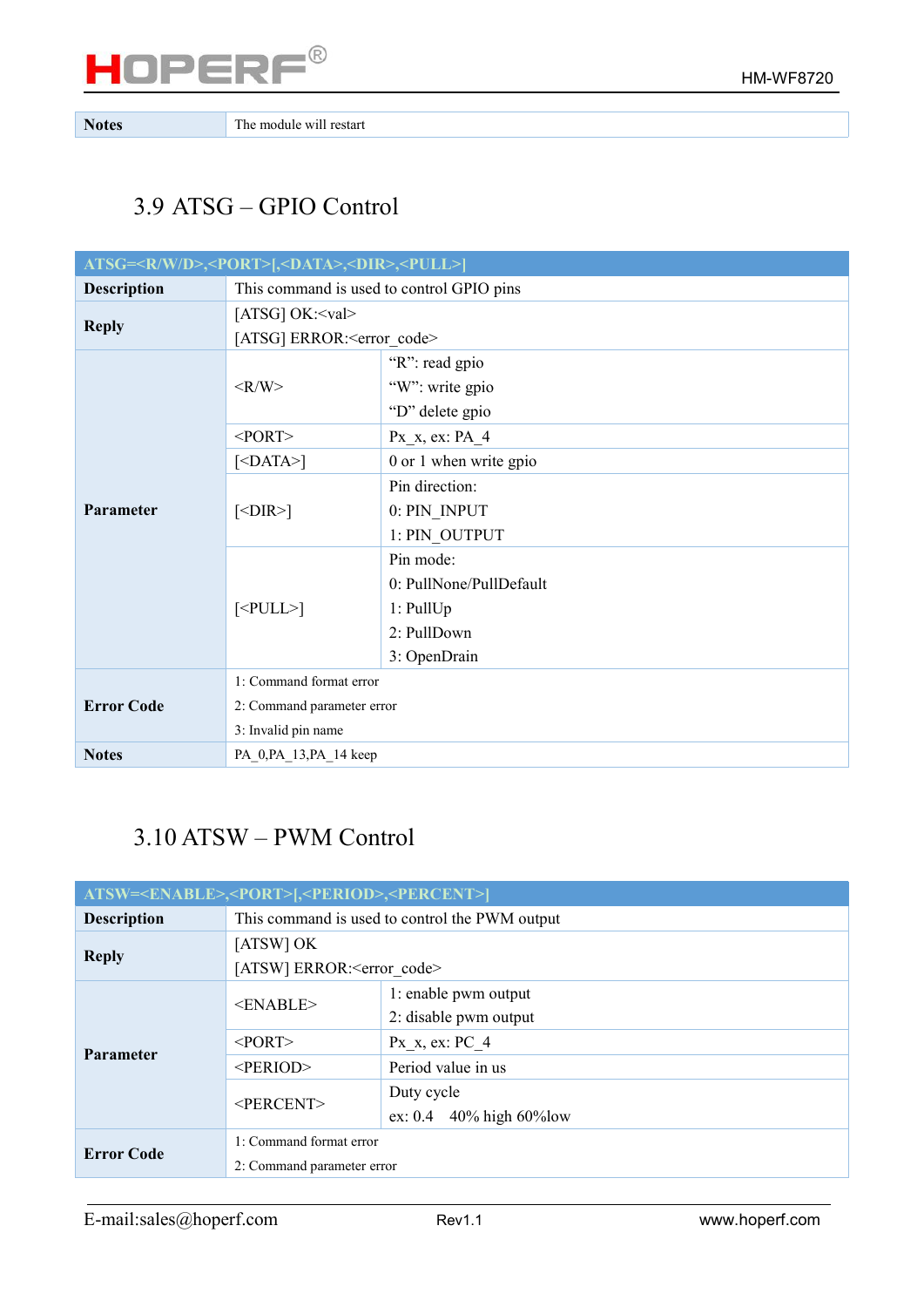

| 3: Invalid pin name       |                                        |  |
|---------------------------|----------------------------------------|--|
| 4: ENABLE Non-zero or one |                                        |  |
| 5: Inactive PWM pin       |                                        |  |
|                           | 6: The PWM channel is already occupied |  |
| <b>Notes</b>              | PA_0, PA_13, PA_14 keep                |  |

#### <span id="page-8-0"></span>3.11 ATSP –Enter into Sleep Mode

| ATSP= <power_mode>,<wakeup_source>[,<duration> or <pin_index>]</pin_index></duration></wakeup_source></power_mode> |                                                                                        |                                                                                           |
|--------------------------------------------------------------------------------------------------------------------|----------------------------------------------------------------------------------------|-------------------------------------------------------------------------------------------|
| <b>Description</b>                                                                                                 | This command is used to set the device to enter sleep mode to reduce power consumption |                                                                                           |
|                                                                                                                    | [ATSP] OK                                                                              |                                                                                           |
| <b>Reply</b>                                                                                                       | [ATSP] ERROR: <error_code></error_code>                                                |                                                                                           |
|                                                                                                                    |                                                                                        | 1: sleep mode                                                                             |
|                                                                                                                    | <power mode=""></power>                                                                | 2: standby mode                                                                           |
|                                                                                                                    |                                                                                        | 3: deepsleep mode                                                                         |
|                                                                                                                    |                                                                                        | $1:$ uart                                                                                 |
| Parameter                                                                                                          | <wakeup_source></wakeup_source>                                                        | 2:timer                                                                                   |
|                                                                                                                    |                                                                                        | 3:gpio                                                                                    |
|                                                                                                                    | <duration></duration>                                                                  | Timer value (ms)                                                                          |
|                                                                                                                    | <pin_index></pin_index>                                                                | Pin number                                                                                |
|                                                                                                                    |                                                                                        | Ex: $1 : PA_1;$                                                                           |
|                                                                                                                    |                                                                                        | 5 :PA 5                                                                                   |
|                                                                                                                    | 1: Command format error                                                                |                                                                                           |
| <b>Error Code</b>                                                                                                  | 2: Wrong number of parameters                                                          |                                                                                           |
|                                                                                                                    | 3: Invalid parameter                                                                   |                                                                                           |
|                                                                                                                    | 4: Invalid pin number                                                                  |                                                                                           |
|                                                                                                                    | 1, PA_0, PA_13, PA_14 keep                                                             |                                                                                           |
|                                                                                                                    | 2. The serial port wake-up source is limited to sleep mode                             |                                                                                           |
| <b>Notes</b>                                                                                                       |                                                                                        | 3. The connection cannot be maintained in sleep mode, it is recommended to disconnect all |
|                                                                                                                    | connections before entering sleep                                                      |                                                                                           |

#### <span id="page-8-1"></span>2. WiFi Commands

#### <span id="page-8-2"></span>2.1 ATPW –Set WIFI mode

| $ATPW=<$ mode>     |                                                                                      |
|--------------------|--------------------------------------------------------------------------------------|
| <b>Description</b> | This command is used to set the WIFI mode. Check the WIFI mode before executing ATPN |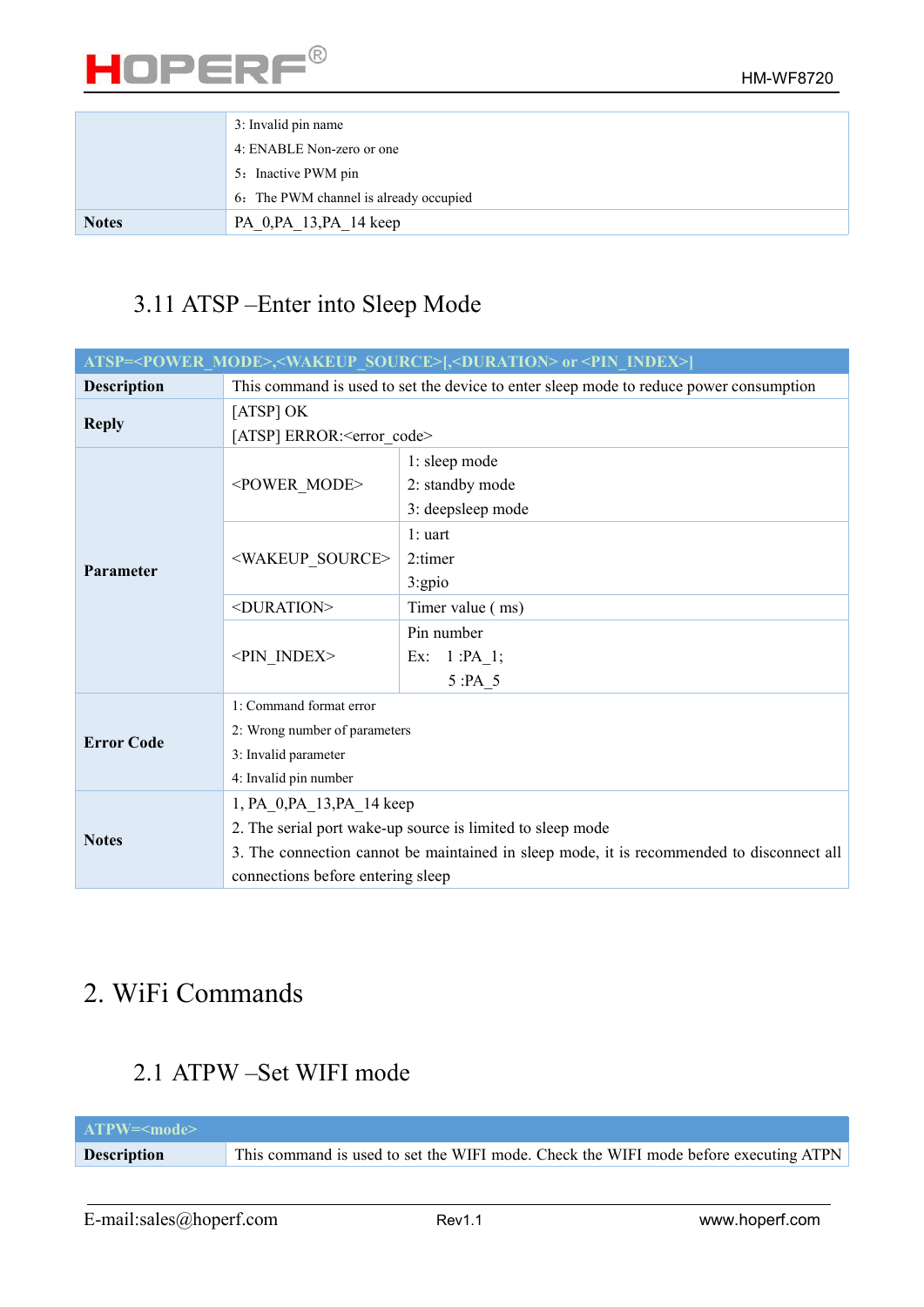

|                   | and ATPA commands          |                            |
|-------------------|----------------------------|----------------------------|
| <b>Reply</b>      | [ATPW] OK                  |                            |
|                   | [ATPW] ERROR: < error no>  |                            |
| <b>Parameter</b>  | $<$ mode $>$               | 1 : Station mode (default) |
|                   |                            | $2:AP$ mode                |
| <b>Error Code</b> | 1: Command format error    |                            |
|                   | 2: Command parameter error |                            |

#### <span id="page-9-0"></span>2.2 ATPN –Connect AP

| ATPN= <ssid>,<pwd>[,<key_id>,<br/>&gt;bssid&gt;]</key_id></pwd></ssid> |                                                                        |                                                            |
|------------------------------------------------------------------------|------------------------------------------------------------------------|------------------------------------------------------------|
| <b>Description</b>                                                     | This command is used to connect to the AP                              |                                                            |
|                                                                        | [ATPN] OK                                                              |                                                            |
| <b>Reply</b>                                                           | [ATPN] ERROR: <error code=""></error>                                  |                                                            |
|                                                                        |                                                                        | This parameter can't be empty                              |
|                                                                        |                                                                        | Format: "ssid"                                             |
|                                                                        | $<$ ssid $>$                                                           | Must add prefix '\' for special                            |
|                                                                        |                                                                        | character(',', '\', ''", '[', ']')                         |
|                                                                        |                                                                        | 1. WPA/WPA2 : length is $8 \sim 64$                        |
| Parameter                                                              | $<$ pwd $>$                                                            | 2. WEP : length is $5$ or $13$                             |
|                                                                        |                                                                        | For WEP security, must be $0 \sim 3$ . If not set, it will |
|                                                                        | $[\leq\text{key}_id>\right]$                                           | use id 0 as default                                        |
|                                                                        |                                                                        | Format: 6 bytes hex number                                 |
|                                                                        | $[\leq\text{bssid}\geq]$                                               | e.g. 112233445566                                          |
|                                                                        | 1: Command format error                                                |                                                            |
|                                                                        | 2: Command parameter error                                             |                                                            |
|                                                                        | 3: Wifi initialization error                                           |                                                            |
| <b>Error Code</b>                                                      | 4: Failed to connect to AP                                             |                                                            |
|                                                                        | 5: WIFI mode error                                                     |                                                            |
|                                                                        | 6: Incorrect AP security type setting                                  |                                                            |
|                                                                        | 7: DHCP timeout using static IP 192.168.1.80                           |                                                            |
|                                                                        | 1. Before executing ATWP instruction, you must set WIFI to STA mode    |                                                            |
| <b>Notes</b>                                                           | 2.If the AP does not have a password parameter <pwd> Leave blank</pwd> |                                                            |
|                                                                        | e.g. ATPN="SSID" or ATPN="SSID",,,112233445566                         |                                                            |

#### <span id="page-9-1"></span>2.3 ATWD –Disconnect AP

| <b>ATWD</b>        |                                                |
|--------------------|------------------------------------------------|
| <b>Description</b> | This command is used to disconnect from the AP |
| <b>Reply</b>       | [ATWD] OK                                      |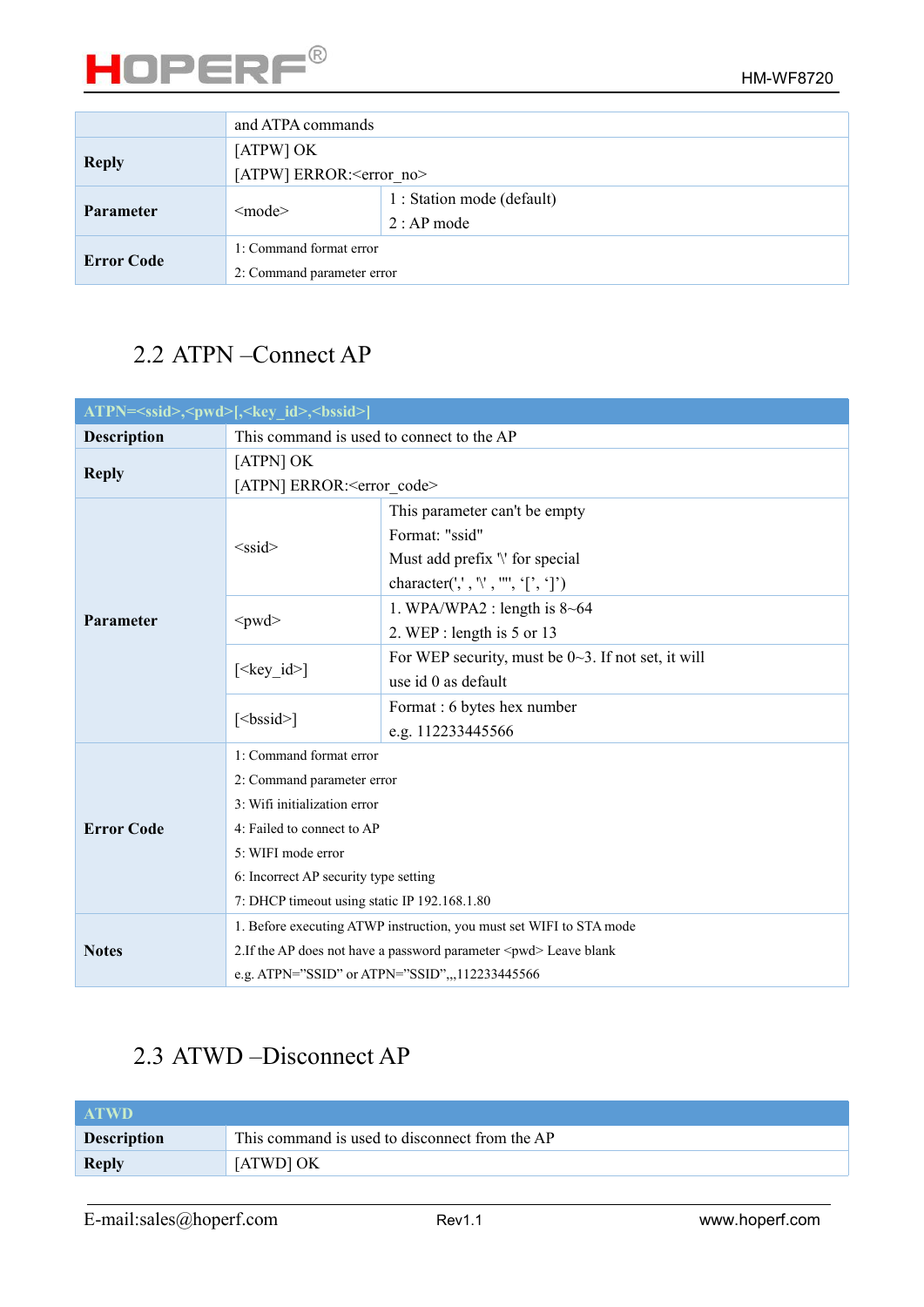

|                   | [ATWD] ERROR: < error code> |  |
|-------------------|-----------------------------|--|
| <b>Error Code</b> | 3: Operation error          |  |
|                   | 4: Disconnect timeout       |  |

#### <span id="page-10-0"></span>2.4 ATWS –Scan AP

| <b>ATWS</b>        |                                                                                                                              |
|--------------------|------------------------------------------------------------------------------------------------------------------------------|
| <b>Description</b> | This command is used to scan the surrounding AP                                                                              |
|                    | $AP : \langle num \rangle, \langle s \rangle, \langle ch \rangle, \langle sec \rangle, \langle r \rangle, \langle b \rangle$ |
| <b>Reply</b>       | [ATWS] OK                                                                                                                    |
|                    | [ATWS] ERROR: <error no=""></error>                                                                                          |
| <b>Notes</b>       | AP information print information: serial number, SSID, channel, security mode, signal strength, BSSID                        |

#### <span id="page-10-1"></span>2.5 ATPA –Set AP Mode

| ATPA= <ssid>,<pwd>,<chl>,<hidden>[,<max conn="">]</max></hidden></chl></pwd></ssid> |                                                  |                                                                             |
|-------------------------------------------------------------------------------------|--------------------------------------------------|-----------------------------------------------------------------------------|
| <b>Description</b>                                                                  | This command is used to configure AP mode        |                                                                             |
|                                                                                     | [ATPA] OK                                        |                                                                             |
| <b>Reply</b>                                                                        | [ATPA] ERROR: < error no>                        |                                                                             |
| <b>Parameter</b>                                                                    | $<$ ssid $>$                                     | This parameter can't be emptyFormat: "ssid"                                 |
|                                                                                     |                                                  | Must add prefix '\' for special                                             |
|                                                                                     |                                                  | character(',', '\', ''", '[', ']')                                          |
|                                                                                     | $<$ pwd $>$                                      | WPA/WPA2 : length is $8 - 64$                                               |
|                                                                                     | $<$ chl $>$                                      | Channel: $1 \sim 11$                                                        |
|                                                                                     | <hidden></hidden>                                | 0 : Not hidden SSID                                                         |
|                                                                                     |                                                  | 1: hidden SSID                                                              |
|                                                                                     | $\left[$ <max conn=""><math>\right]</math></max> | Max number of STAs, should be $[1,3]$ , default is 3                        |
| <b>Error Code</b>                                                                   | 1: Command format error                          |                                                                             |
|                                                                                     | 2: Command parameter error                       |                                                                             |
|                                                                                     | 3: Wifi initialization error                     |                                                                             |
|                                                                                     | 4: AP failed to open                             |                                                                             |
|                                                                                     | 5: Wifi mode error                               |                                                                             |
| <b>Notes</b>                                                                        |                                                  | 1. Before executing the ATPW command, you must set the WIFI mode to AP mode |
|                                                                                     |                                                  | 2. If there is no password parameter <pwd> is left blank.</pwd>             |
|                                                                                     | e.g. $ATPA='SSID", 11,0$                         |                                                                             |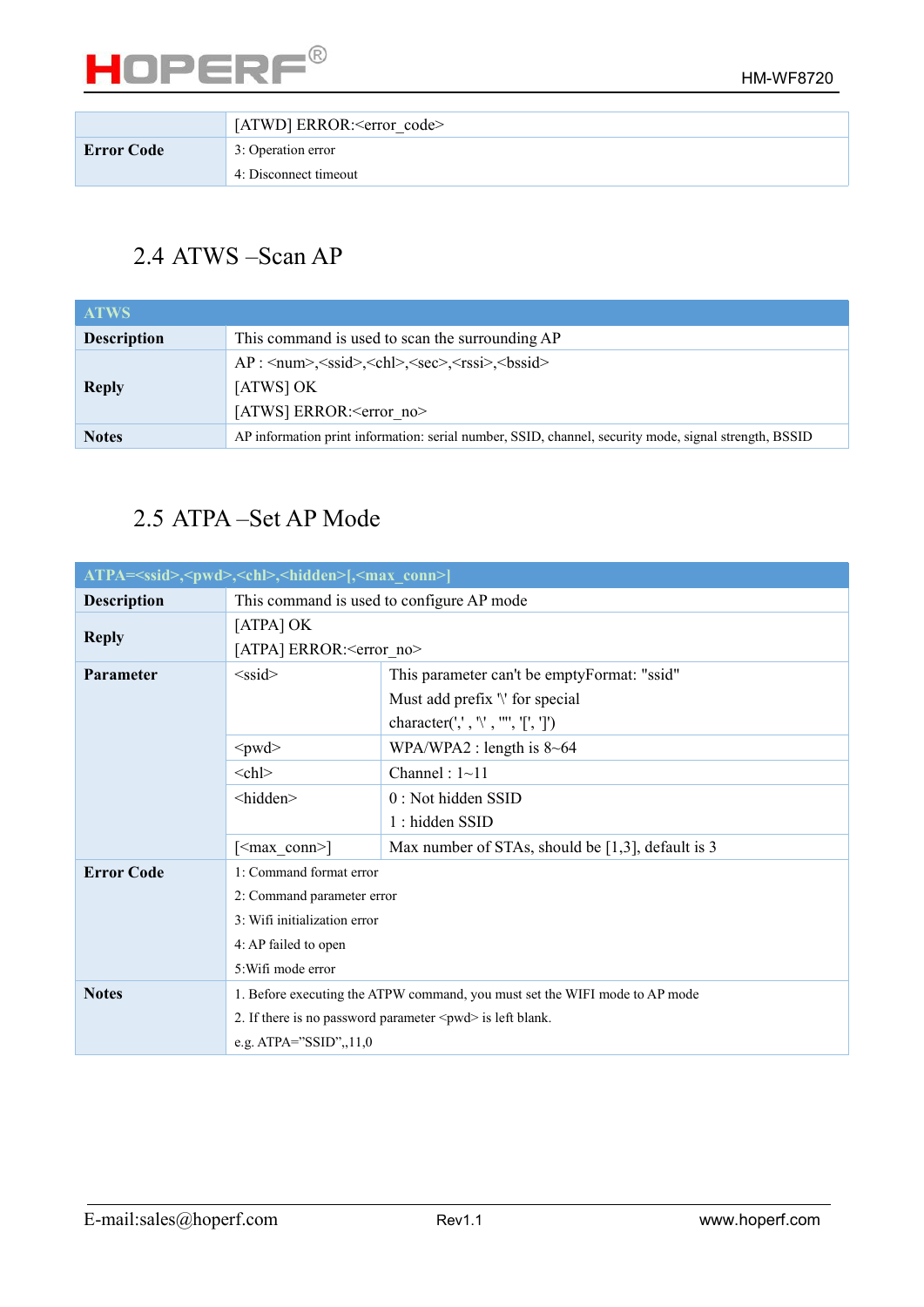#### <span id="page-11-0"></span>2.6 ATW? –Query WIFI Information

| ATW?               |                                                                                                                     |  |  |
|--------------------|---------------------------------------------------------------------------------------------------------------------|--|--|
| <b>Description</b> | This command is used to list WIFI status information                                                                |  |  |
|                    | <mode>,<ssid>,<chl>,<sec>[,<key id="">],<pwd>,<mac>,<ip>,<gw></gw></ip></mac></pwd></key></sec></chl></ssid></mode> |  |  |
| <b>Reply</b>       | CLIENT : <num> <max< td=""></max<></num>                                                                            |  |  |
|                    | [ATW?] OK                                                                                                           |  |  |
| <b>Notes</b>       | 1. Information printing sequence: WIFI mode, SSID, channel, security mode, [key id], password, MAC                  |  |  |
|                    | address, IP address, gateway address                                                                                |  |  |
|                    | CLIENT: Serial number, MAC address                                                                                  |  |  |
|                    | 2. In AP mode, additional connected STA information will be printed                                                 |  |  |

#### <span id="page-11-1"></span>2.7 ATPH - Set DHCP Mode

| ATPH= <mode>,<enable></enable></mode> |                                                  |               |  |
|---------------------------------------|--------------------------------------------------|---------------|--|
| <b>Description</b>                    | Set DHCP mode                                    |               |  |
|                                       | [ATPH] OK                                        |               |  |
| <b>Reply</b>                          | [ATPH] ERROR: < error no>                        |               |  |
|                                       | $<$ mode $>$                                     | $1:AP$ mode   |  |
| <b>Parameter</b>                      |                                                  | $2:STA$ mode  |  |
|                                       | $\leq$ enable $\geq$                             | 1:DHCP        |  |
|                                       |                                                  | 2 : Static IP |  |
| <b>Error Code</b>                     | 1: Command format error                          |               |  |
|                                       | 2: Command parameter error                       |               |  |
|                                       | 1. DHCP is enabled by default in two modes       |               |  |
| <b>Notes</b>                          | 2. Use ATPE command to set static IP in STA mode |               |  |
|                                       | 3. Use ATPF command to set DHCP rules in AP mode |               |  |

#### <span id="page-11-2"></span>2.8 ATPE - Set Static IP (in STA Mode)

| $ATPE=\text{ip}>\left[\frac{1}{2}$ = $\frac{1}{2}$ = $\frac{1}{2}$ = $\frac{1}{2}$ = $\frac{1}{2}$ = $\frac{1}{2}$ = $\frac{1}{2}$ = $\frac{1}{2}$ = $\frac{1}{2}$ = $\frac{1}{2}$ = $\frac{1}{2}$ = $\frac{1}{2}$ = $\frac{1}{2}$ = $\frac{1}{2}$ = $\frac{1}{2}$ = $\frac{1}{2}$ = $\frac{1}{2}$ = $\frac{1}{2}$ |                                         |                                     |  |
|--------------------------------------------------------------------------------------------------------------------------------------------------------------------------------------------------------------------------------------------------------------------------------------------------------------------|-----------------------------------------|-------------------------------------|--|
| <b>Description</b>                                                                                                                                                                                                                                                                                                 | This command is used to set a static IP |                                     |  |
|                                                                                                                                                                                                                                                                                                                    | [ATPE] OK                               |                                     |  |
| <b>Reply</b>                                                                                                                                                                                                                                                                                                       | [ATPE] ERROR: < error no>               |                                     |  |
| Parameter                                                                                                                                                                                                                                                                                                          | $\langle$ <ip></ip>                     | Static station IP, e.g. 192.168.1.2 |  |
|                                                                                                                                                                                                                                                                                                                    | [ <gateway>]</gateway>                  | [optional] set gateway IP           |  |
|                                                                                                                                                                                                                                                                                                                    | [ <mask>]</mask>                        | [optional] set mask IP              |  |
|                                                                                                                                                                                                                                                                                                                    | 1: Command format error                 |                                     |  |
| <b>Error Code</b>                                                                                                                                                                                                                                                                                                  | 2: Command parameter error              |                                     |  |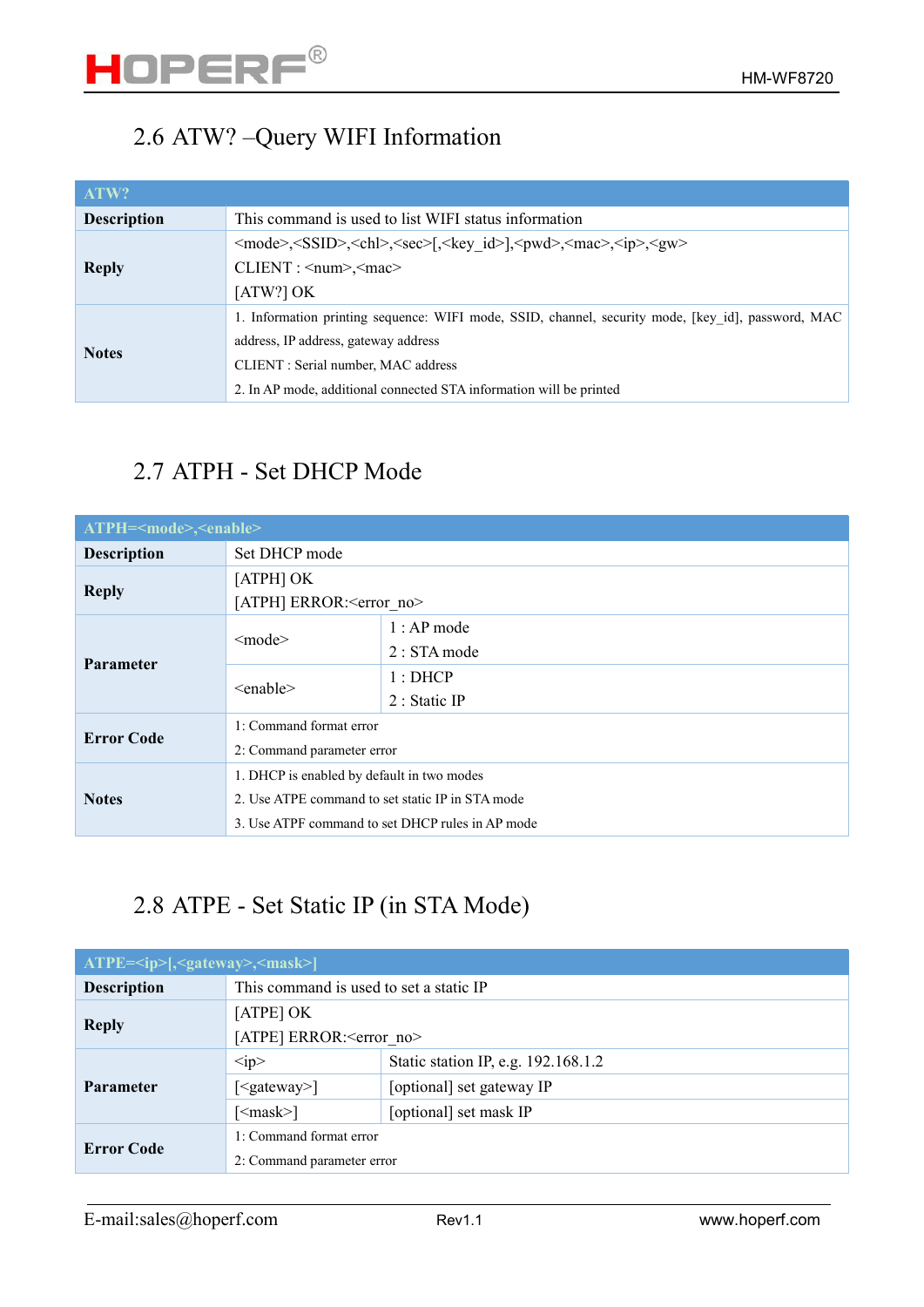

| <b>Notes</b>    | 1. Default static IP 192.168.1.80                                              |  |
|-----------------|--------------------------------------------------------------------------------|--|
|                 | 2. Effective static IP is under. $(ATPH = 2,2)$ setting                        |  |
| <b>Examples</b> | $\#$ ATPE=192.168.1.150 //Set static IP for station to 192.168.1.150           |  |
|                 | $\#$ ATPH=2,2 //Make static IP effective                                       |  |
|                 | #ATPN=iot newifi,abcdef1234 //Connect to iot newifi                            |  |
|                 | $#ATW$ ? //query wifi information                                              |  |
|                 | STA,iot newifi,11,AES,abcdef1234,ec:f0:0e:4e:75:0b,192.168.99.150,192.168.99.1 |  |
|                 | [ATW?] OK                                                                      |  |

#### <span id="page-12-0"></span>2.9 ATPF - Set Static IP (in AP Mode) and DHCP Rules

| ATPF= <start ip="">,<end ip="">,<gateway></gateway></end></start> |                                                                                    |                                                              |  |
|-------------------------------------------------------------------|------------------------------------------------------------------------------------|--------------------------------------------------------------|--|
| <b>Description</b>                                                | This command is used to set static IP and DHCP rules                               |                                                              |  |
|                                                                   | [ATPF] OK                                                                          |                                                              |  |
| <b>Reply</b>                                                      | [ATPF] ERROR: < error no>                                                          |                                                              |  |
|                                                                   | $<$ start_ip $>$                                                                   | Set the start IP for client                                  |  |
| <b>Parameter</b>                                                  | $\leq$ end_ip $>$                                                                  | Set the end IP for client                                    |  |
|                                                                   | <gateway></gateway>                                                                | set gateway IP                                               |  |
| <b>Error Code</b>                                                 | 1: Command format error<br>2: Command parameter error                              |                                                              |  |
|                                                                   |                                                                                    |                                                              |  |
|                                                                   | 1. Default gateway IP 192.168.43.1                                                 |                                                              |  |
| <b>Notes</b>                                                      | 2. In DHCP mode, configure DHCP rules. (ATPH=1,1)                                  |                                                              |  |
|                                                                   | 3. Under static IP, configure the IP address of the AP. (ATPH=1,2)                 |                                                              |  |
|                                                                   | # ATPF=192.168.99.100,192.168.99.102,192.168.99.1 //Set static IP for              |                                                              |  |
|                                                                   | AP to $192.168.99.1$ (also used as gateway)                                        |                                                              |  |
|                                                                   | # ATPH=1,1 //Make DHCP server effective                                            |                                                              |  |
| <b>Examples</b>                                                   | # ATPW=2 //Configure device to AP mode                                             |                                                              |  |
|                                                                   |                                                                                    | # ATPA=iot test, abcdef1234, 1,0 // Start Soft AP "iot test" |  |
|                                                                   | $#ATW$ ? //query wifi information                                                  |                                                              |  |
|                                                                   | AP, iot test, 1, AES, abcdef1234, ec: f0:0e: 4e: 75:0b, 192.168.99.1, 192.168.99.1 |                                                              |  |
|                                                                   | [ATW?] OK                                                                          |                                                              |  |

#### <span id="page-12-1"></span>2.10 ATPG –Set up Automatic Connection

| $ATPG=enable>$     |                                                                   |                           |  |
|--------------------|-------------------------------------------------------------------|---------------------------|--|
| <b>Description</b> | This command sets the automatic connection when the module starts |                           |  |
| <b>Reply</b>       | [ATPG] OK                                                         |                           |  |
|                    | [ATPG] ERROR: < error no>                                         |                           |  |
| Parameter          | $\leq$ enable $\geq$                                              | $0:$ disable auto connect |  |
|                    |                                                                   | 1 : enable auto connect   |  |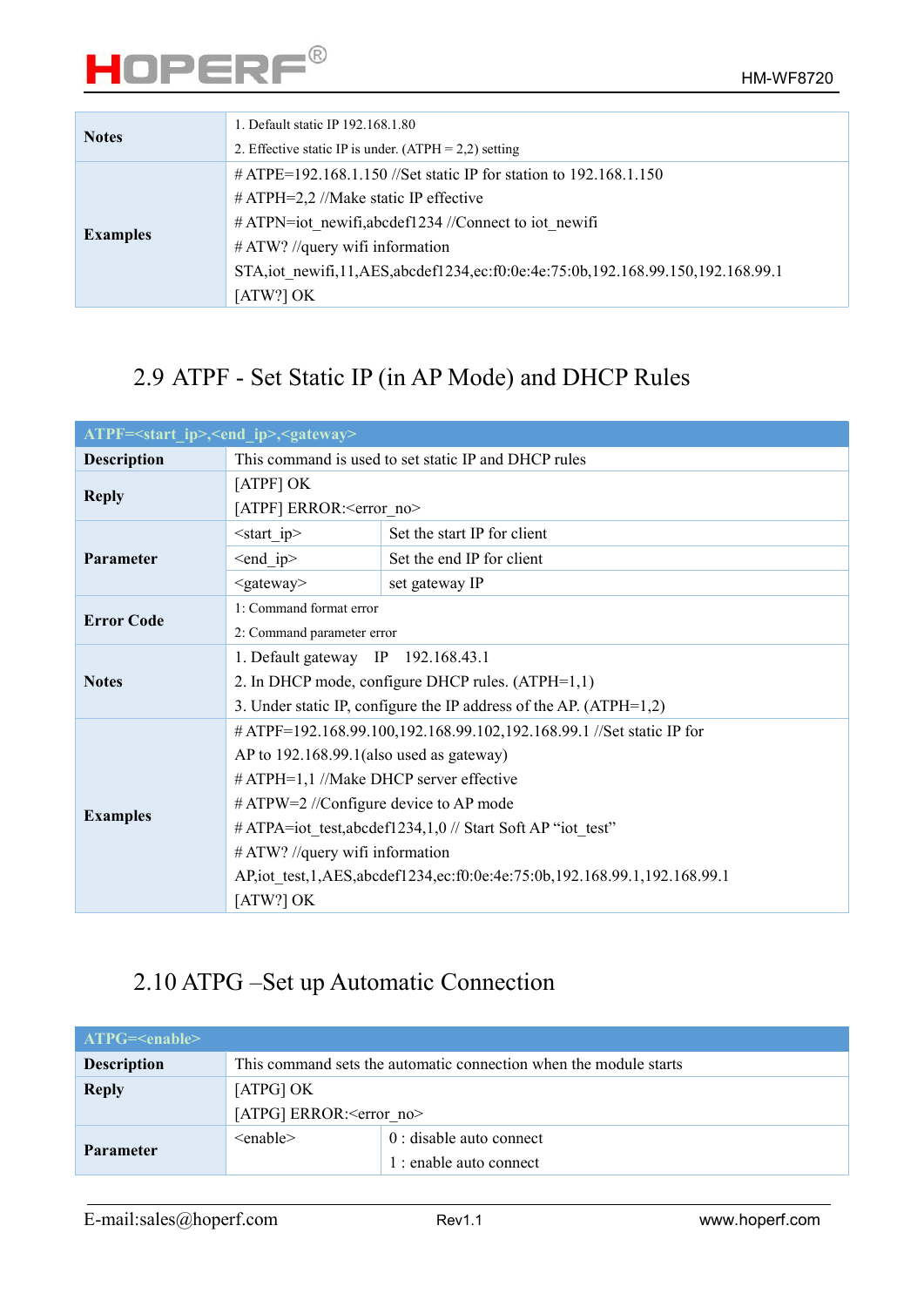



| <b>Error Code</b> | 1: Command format error                                                  |  |  |
|-------------------|--------------------------------------------------------------------------|--|--|
|                   | 2: Command parameter error                                               |  |  |
| <b>Notes</b>      | This feature is turned off by default                                    |  |  |
| <b>Examples</b>   | # ATPN=iot newifi, abcdef1234 //connect to "iot newifi", device will     |  |  |
|                   | store this information into flash                                        |  |  |
|                   | $\#ATPG=1$ //enable auto connect, this will be store in flash            |  |  |
|                   | $\ge$ reboot device                                                      |  |  |
|                   | >>device will read connection information from flash and auto connect to |  |  |
|                   | "iot newifi"                                                             |  |  |

#### <span id="page-13-0"></span>2.11 ATPM –Set MAC Address

| $ATPM=\text{mac}$                            |                                                                                   |                            |
|----------------------------------------------|-----------------------------------------------------------------------------------|----------------------------|
| <b>Description</b>                           | This command is used to set the device MAC address                                |                            |
| <b>Reply</b>                                 | [ATPM] OK                                                                         |                            |
|                                              | [ATPM] ERROR: < error no>                                                         |                            |
| Parameter                                    | $<$ mac $>$                                                                       | Format: 6 bytes hex number |
|                                              |                                                                                   | e.g. 00e04cb72300          |
| 1: Command format error<br><b>Error Code</b> |                                                                                   |                            |
|                                              | 2: Command parameter error                                                        |                            |
| <b>Notes</b>                                 | The device must be restarted to enable the new MAC address                        |                            |
|                                              | This command will overwrite the original MAC address, proceed with caution!<br>2. |                            |

#### <span id="page-13-1"></span>2.12 ATRM –Read MAC Address

| <b>ATRM</b>        |                                                      |
|--------------------|------------------------------------------------------|
| <b>Description</b> | This command is used to read the device MAC address. |
| <b>Reply</b>       | [ATRM] OK xx:xx:xx:xx:xx:xx<br>[ATRM] ERROR          |

#### <span id="page-13-2"></span>3. TCP/IP Commands

#### <span id="page-13-3"></span>3.1 ATP0 –Query Error Code

| <b>ATPO</b>        |                                              |
|--------------------|----------------------------------------------|
| <b>Description</b> | This command is used to query the error code |
| <b>Reply</b>       | [ATP0] OK: $\leq$ errno $>$                  |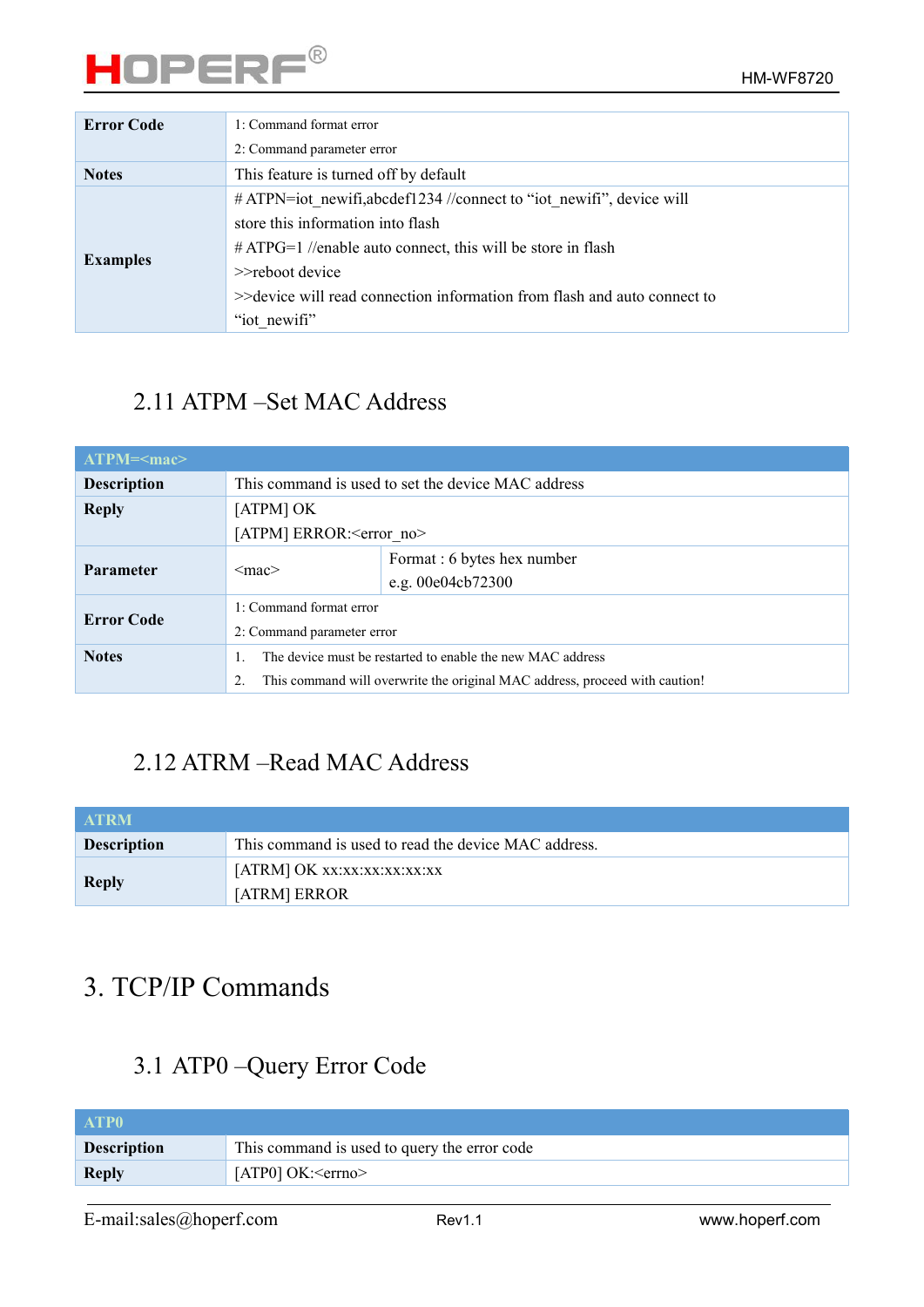

[ATP0] ERROR

#### <span id="page-14-0"></span>3.2 ATPS –Create TCP / UDP / SSL server

| ATPS = <mode>,<local port=""></local></mode> |                                                                              |                                                               |  |
|----------------------------------------------|------------------------------------------------------------------------------|---------------------------------------------------------------|--|
| <b>Description</b>                           | This command is used to create TCP / UDP / SSL server                        |                                                               |  |
|                                              | [ATPS] OK                                                                    |                                                               |  |
|                                              | [ATPS] con_id= $x$ ( $x=[1,9]$ , con_id 0 is reserved)                       |                                                               |  |
|                                              | Under TCP mode, if a client connects, there will be respond as below:        |                                                               |  |
| <b>Reply</b>                                 |                                                                              | [ATPS] A client connected to server[ <server_id>]</server_id> |  |
|                                              | con_id: <x>,seed,tcp,address:xxx.xxx.xxx.xxx,port:<x>,socket:<x></x></x></x> |                                                               |  |
|                                              | (respond format refer to section 5.7 ATPI)                                   |                                                               |  |
|                                              | [ATPS] ERROR: <error no=""></error>                                          |                                                               |  |
|                                              |                                                                              | 0: TCP mode                                                   |  |
|                                              | <mode></mode>                                                                | 1: UDP mode                                                   |  |
| Parameter                                    |                                                                              | 2: SSL mode                                                   |  |
|                                              | <local port=""></local>                                                      | $1 - 65535$                                                   |  |
|                                              | 1: Wrong number of parameters                                                |                                                               |  |
|                                              | 2: Local port range $1 \sim 65535$                                           |                                                               |  |
|                                              | 3: Error creating con_id                                                     |                                                               |  |
|                                              | 4: Failed to create server thread                                            |                                                               |  |
|                                              | 5: Error creating socket                                                     |                                                               |  |
|                                              | 6: Failed to set socket option                                               |                                                               |  |
|                                              | 7: Binding error                                                             |                                                               |  |
|                                              | 8: Listening error                                                           |                                                               |  |
|                                              | 9: tcp there is already an error on the server                               |                                                               |  |
|                                              | 10: Confirm connection error                                                 |                                                               |  |
|                                              | 11: Confirm connection error                                                 |                                                               |  |
|                                              | 12: UDP there is already an error on the server                              |                                                               |  |
| <b>Error Code</b>                            | 13: The server cannot start error in transparent transmission mode           |                                                               |  |
|                                              | 14: Unknown connection type                                                  |                                                               |  |
|                                              | 15: SSL server listens to bind ip: port error                                |                                                               |  |
|                                              | 16: Server certificate error                                                 |                                                               |  |
|                                              | 17: Server key error                                                         |                                                               |  |
|                                              | 18: Server certificate x509_crt_parse failed                                 |                                                               |  |
|                                              | 19: Server ca list x509 crt parse failed                                     |                                                               |  |
|                                              | 20: Server ca list x509 crt parse failed                                     |                                                               |  |
|                                              | 21: SSL the server failed to suspend the node                                |                                                               |  |
|                                              | 22: SSL server connection establishment error                                |                                                               |  |
|                                              | 23: SSL seed failure                                                         |                                                               |  |
|                                              | 24: SSL initialization error                                                 |                                                               |  |
|                                              | 25: SSL_set_own_cert error                                                   |                                                               |  |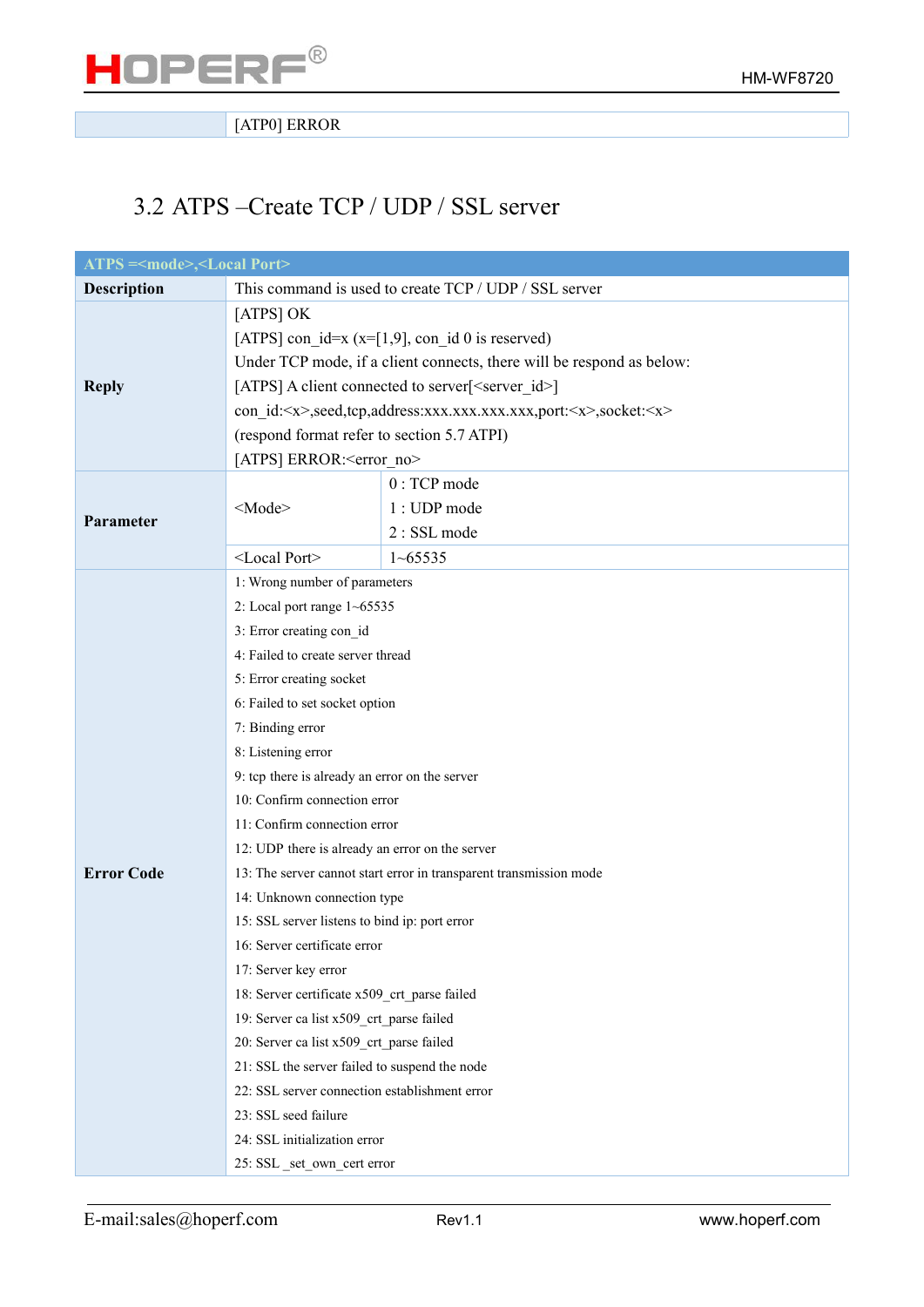

|                                                               | 26: SSL handshake error                                       |  |  |
|---------------------------------------------------------------|---------------------------------------------------------------|--|--|
|                                                               | 27: Failed to create node                                     |  |  |
| <b>Notes</b>                                                  | This command will register a con_id                           |  |  |
|                                                               | //create a TCP server on PORT 5001                            |  |  |
|                                                               | #ATPS= $0,5001$                                               |  |  |
|                                                               | [ATPS] OK                                                     |  |  |
|                                                               | [ATPS] con_ $id=1$                                            |  |  |
|                                                               | //when a client connects to TCP server[con_id=1]              |  |  |
|                                                               | [ATPS] A client connected to server[1]                        |  |  |
|                                                               | con id:2,seed,tcp,address:192.168.99.185,port:64068,socket:1  |  |  |
|                                                               | //create a UDP server on PORT 5002                            |  |  |
| <b>Examples</b>                                               | #ATPS=1,5002                                                  |  |  |
|                                                               | [ATPS] OK                                                     |  |  |
|                                                               | [ATPS] con $id=3$                                             |  |  |
|                                                               | //query connection information                                |  |  |
|                                                               | #ATPI                                                         |  |  |
| con id:1,server,tcp,address:192.168.99.143,port:5001,socket:0 |                                                               |  |  |
|                                                               | con id:2,seed,tcp,address:192.168.99.185,port:64089,socket:1  |  |  |
|                                                               | con id:3,server,udp,address:192.168.99.143,port:5002,socket:2 |  |  |
|                                                               | [ATPI] OK                                                     |  |  |

#### <span id="page-15-0"></span>3.3 ATPC –Create TCP / UDP / SSL Cient

| ATPC= <mode>,&lt; Remote Addr&gt;,&lt; Remote Port&gt;[,<local port="">]</local></mode> |                                                        |                                        |  |
|-----------------------------------------------------------------------------------------|--------------------------------------------------------|----------------------------------------|--|
| <b>Description</b>                                                                      | This command is used to create TCP / UDP / SSL client  |                                        |  |
| <b>Reply</b>                                                                            | [ATPC] OK                                              |                                        |  |
|                                                                                         | [ATPC] con_id= $x$ ( $x=[1,9]$ , con_id 0 is reserved) |                                        |  |
|                                                                                         | [ATPC] ERROR: <error no=""></error>                    |                                        |  |
|                                                                                         |                                                        | $0:TCP$ mode                           |  |
|                                                                                         | <mode></mode>                                          | 1: UDP mode                            |  |
|                                                                                         |                                                        | 2 : SSL mode                           |  |
| <b>Parameter</b>                                                                        |                                                        | XXX.XXX.XXX.XXX                        |  |
|                                                                                         | <remote addr=""></remote>                              | Or                                     |  |
|                                                                                         |                                                        | "www.xxx.com"                          |  |
|                                                                                         | $\leq$ Remote Port $\geq$                              | $1 - 65535$                            |  |
|                                                                                         | [ <local port="">]</local>                             | Local port to bind, only valid for UDP |  |
|                                                                                         | 1: Wrong number of parameters                          |                                        |  |
|                                                                                         | 2: Remote IP format or host not found error            |                                        |  |
| <b>Error Code</b>                                                                       | 3: The remote port should be $1 \sim 65535$            |                                        |  |
|                                                                                         | 4: Error creating con_id (no available)                |                                        |  |
|                                                                                         | 5: Failed to create customer task                      |                                        |  |
|                                                                                         | 6: inet ntoa r remote address error                    |                                        |  |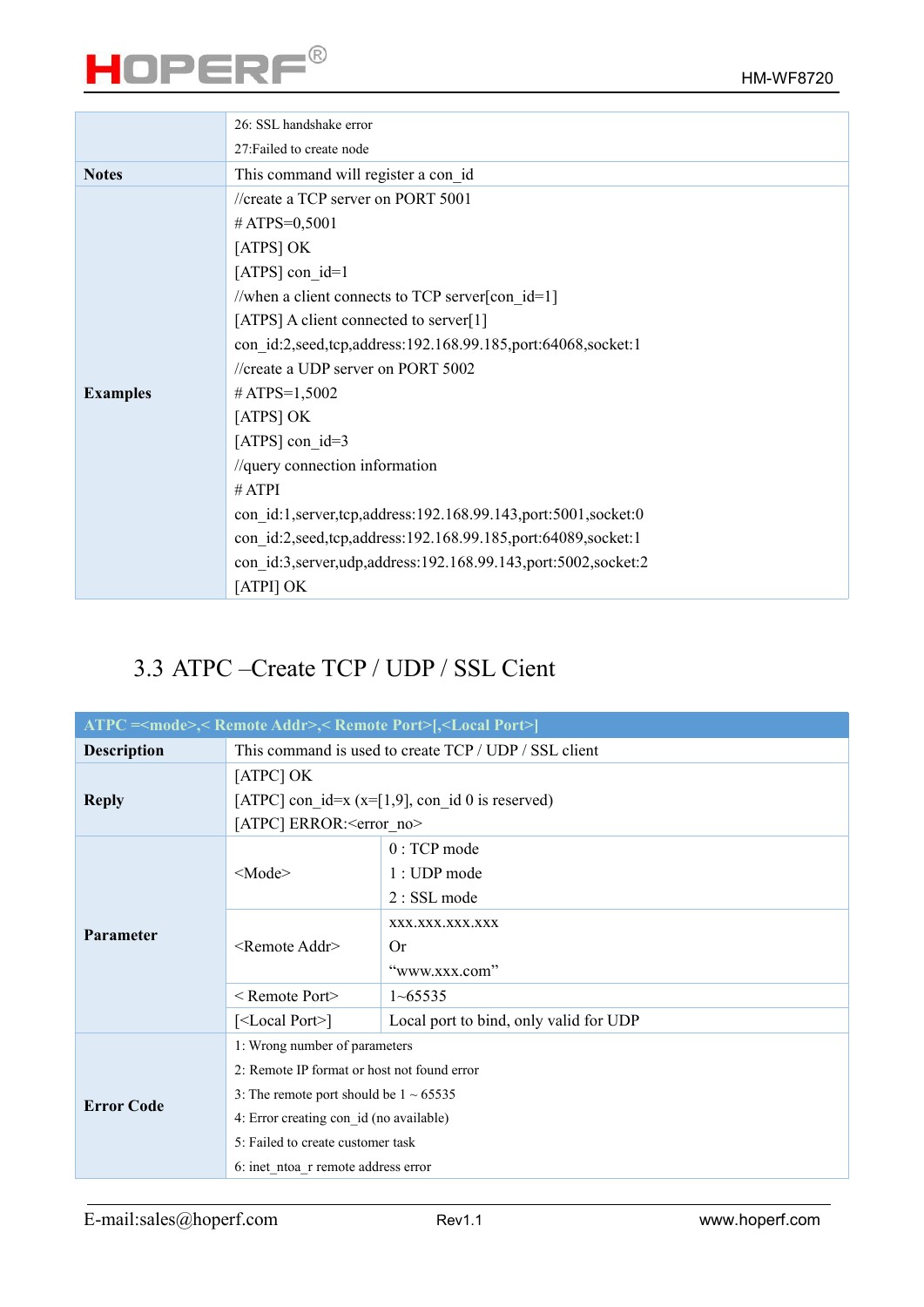

|                 | 7: Error creating socket                                               |  |  |
|-----------------|------------------------------------------------------------------------|--|--|
|                 | 8: Suspended node error (TCP)                                          |  |  |
|                 | 9: Error in connecting                                                 |  |  |
|                 | 10: Suspend node error (UDP)                                           |  |  |
|                 | 11: The local port should be $1 \sim 65535$                            |  |  |
|                 | 12: Binding local port error                                           |  |  |
|                 | 13: Connection already exists                                          |  |  |
|                 | 14: Failed to set broadcast                                            |  |  |
|                 | 15: Failed to set multicast to add members on socket                   |  |  |
|                 | 16: Failed to set multicast interface                                  |  |  |
|                 | 17: Unknown connection type                                            |  |  |
|                 | 18: Failed to start TCP connection with host                           |  |  |
|                 | 19:SSLl memory allocation failed                                       |  |  |
|                 | 20:SSL initialization failed                                           |  |  |
|                 | 21: SSL handshake failed                                               |  |  |
|                 | 22: SSL client failed to suspend the node                              |  |  |
| <b>Notes</b>    | This command will assign a con id to this TCP/UDP/SSL Client           |  |  |
|                 | //Create a TCP client and connect to TCP server IP 192.168.99.185 on   |  |  |
|                 | server's port 5001                                                     |  |  |
|                 | #ATPC=0,192.168.99.101,5001                                            |  |  |
|                 | [ATPC] OK                                                              |  |  |
|                 | [ATPC] con $id=4$                                                      |  |  |
|                 | //Create a UDP client targeting to server "www.google.com" on server's |  |  |
|                 | port 8080                                                              |  |  |
|                 | $#ATPC=1,"$ www.google.com",8080                                       |  |  |
| <b>Examples</b> | [ATPC] OK                                                              |  |  |
|                 | [ATPC] con_id=5                                                        |  |  |
|                 | //query connection information                                         |  |  |
|                 | #ATPI                                                                  |  |  |
|                 | con id:1,server,tcp,address:192.168.99.143,port:5001,socket:0          |  |  |
|                 | con_id:2,seed,tcp,address:192.168.99.185,port:64089,socket:1           |  |  |
|                 | con id:3,server,udp,address:192.168.99.143,port:5002,socket:2          |  |  |
|                 | con id:4, client, tcp, address: 192.168.99.185, port: 5001, socket: 3  |  |  |
|                 | con_id:5,client,udp,address:64.233.189.104,port:8080,socket:4          |  |  |
|                 | [ATPI] OK                                                              |  |  |

#### <span id="page-16-0"></span>3.4 ATPD –Close TCP / UDP / SSL Connection

| $ATPD= id>$        |                                                               |
|--------------------|---------------------------------------------------------------|
| <b>Description</b> | This command is used to disconnect TCP / UDP / SSL connection |
| <b>Reply</b>       | [ATPD] OK<br>[ATPD] ERROR: < error no>                        |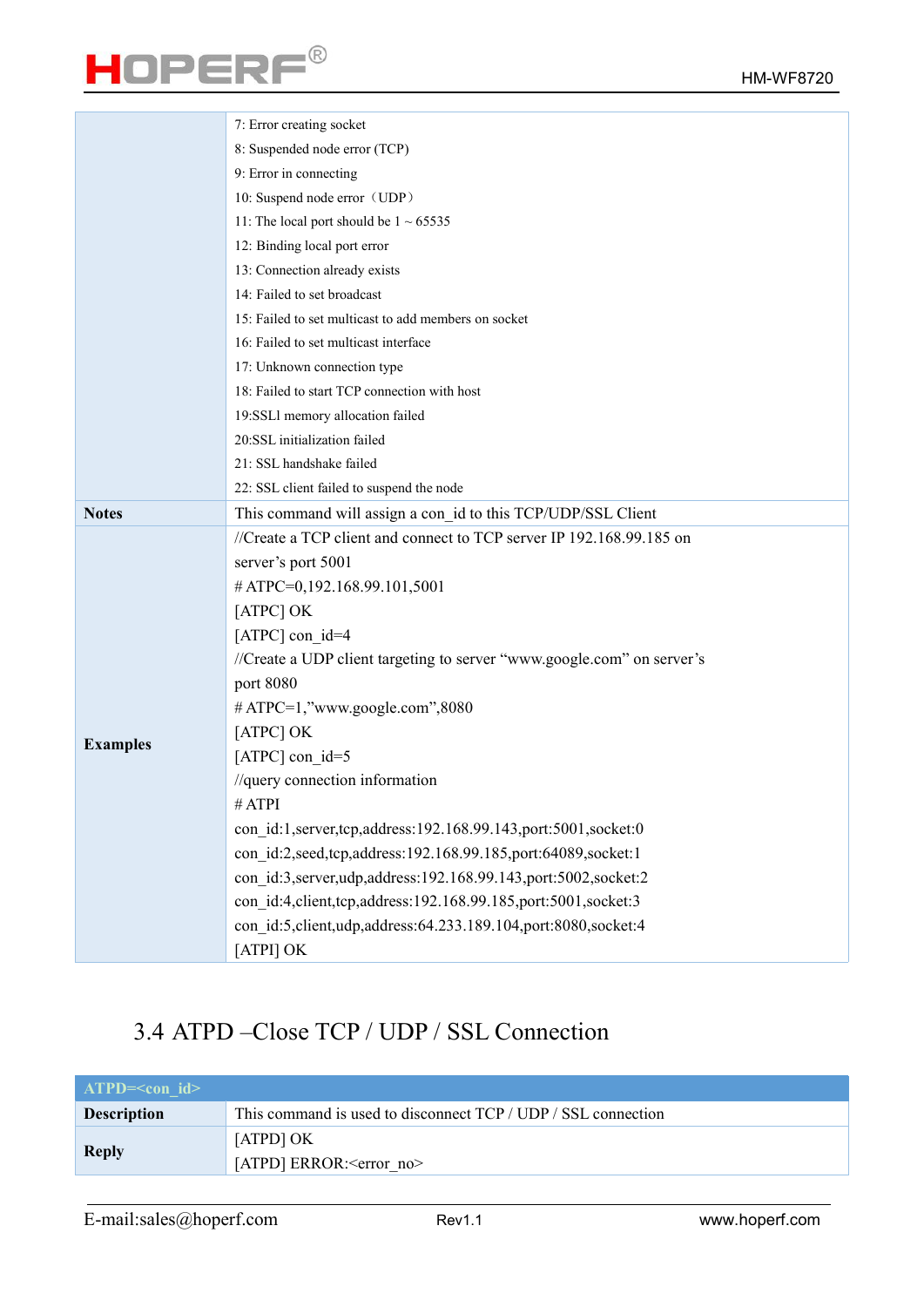

| Parameter         | $<$ con id $>$                                                                                                                                                                               | con_id= $[1,9]$ for certain connection                                |  |
|-------------------|----------------------------------------------------------------------------------------------------------------------------------------------------------------------------------------------|-----------------------------------------------------------------------|--|
|                   |                                                                                                                                                                                              | con id=0 to close all connections                                     |  |
|                   | 1: Command format error                                                                                                                                                                      |                                                                       |  |
| <b>Error Code</b> | 2: Command parameter error                                                                                                                                                                   |                                                                       |  |
|                   | 3: No such con id                                                                                                                                                                            |                                                                       |  |
| <b>Notes</b>      | Use ATPI command to list con_id                                                                                                                                                              |                                                                       |  |
|                   | //query connection information                                                                                                                                                               |                                                                       |  |
|                   | #ATPI<br>con id:1,server,tcp,address:192.168.99.143,port:5001,socket:0                                                                                                                       |                                                                       |  |
|                   |                                                                                                                                                                                              |                                                                       |  |
|                   |                                                                                                                                                                                              | con id:2,seed,tcp,address:192.168.99.185,port.64089,socket:1          |  |
|                   |                                                                                                                                                                                              | con_id:3,server,udp,address:192.168.99.143,port:5002,socket:2         |  |
|                   |                                                                                                                                                                                              | con id:4, client, tcp, address: 192.168.99.185, port: 5001, socket: 3 |  |
|                   |                                                                                                                                                                                              | con_id:5,client,udp,address:64.233.189.104,port:8080,socket:4         |  |
|                   | [ATPI] OK                                                                                                                                                                                    |                                                                       |  |
|                   | $\sqrt{\csc}$ con id 5 (udp client)                                                                                                                                                          |                                                                       |  |
|                   | $#ATPD=5$                                                                                                                                                                                    |                                                                       |  |
|                   | [ATPD] OK                                                                                                                                                                                    |                                                                       |  |
|                   | //query connection information                                                                                                                                                               |                                                                       |  |
|                   | # ATPI                                                                                                                                                                                       |                                                                       |  |
|                   |                                                                                                                                                                                              | con id:1,server,tcp,address:192.168.99.143,port:5001,socket:0         |  |
|                   | con_id:2,seed,tcp,address:192.168.99.185,port:64089,socket:1                                                                                                                                 |                                                                       |  |
| <b>Examples</b>   | con id:3,server,udp,address:192.168.99.143,port:5002,socket:2                                                                                                                                |                                                                       |  |
|                   | con_id:4,client,tcp,address:192.168.99.185,port:5001,socket:3                                                                                                                                |                                                                       |  |
|                   | [ATPI] OK                                                                                                                                                                                    |                                                                       |  |
|                   | //close con_id 1 (TCP server), and its seed(con_id=2) will be also closed                                                                                                                    |                                                                       |  |
|                   | $#ATPD=1$                                                                                                                                                                                    |                                                                       |  |
|                   | [ATPD] OK                                                                                                                                                                                    |                                                                       |  |
|                   | //query connection information                                                                                                                                                               |                                                                       |  |
|                   | #ATPI<br>con id:3,server,udp,address:192.168.99.143,port:5002,socket:2<br>con id:4,client,tcp,address:192.168.99.185,port:5001,socket:3<br>[ATPI] OK<br>//close all connections<br>$#ATPD=0$ |                                                                       |  |
|                   |                                                                                                                                                                                              |                                                                       |  |
|                   |                                                                                                                                                                                              |                                                                       |  |
|                   |                                                                                                                                                                                              |                                                                       |  |
|                   |                                                                                                                                                                                              |                                                                       |  |
|                   |                                                                                                                                                                                              |                                                                       |  |
|                   | [ATPD] OK                                                                                                                                                                                    |                                                                       |  |
|                   | //query connection information<br>#ATPI<br>[ATPI] OK                                                                                                                                         |                                                                       |  |
|                   |                                                                                                                                                                                              |                                                                       |  |
|                   |                                                                                                                                                                                              |                                                                       |  |

#### <span id="page-17-0"></span>3.5 ATPT –Send Data

**ATPT=<data\_size>,<con\_id>[,<dst\_ip>,<dst\_port>]:<data>**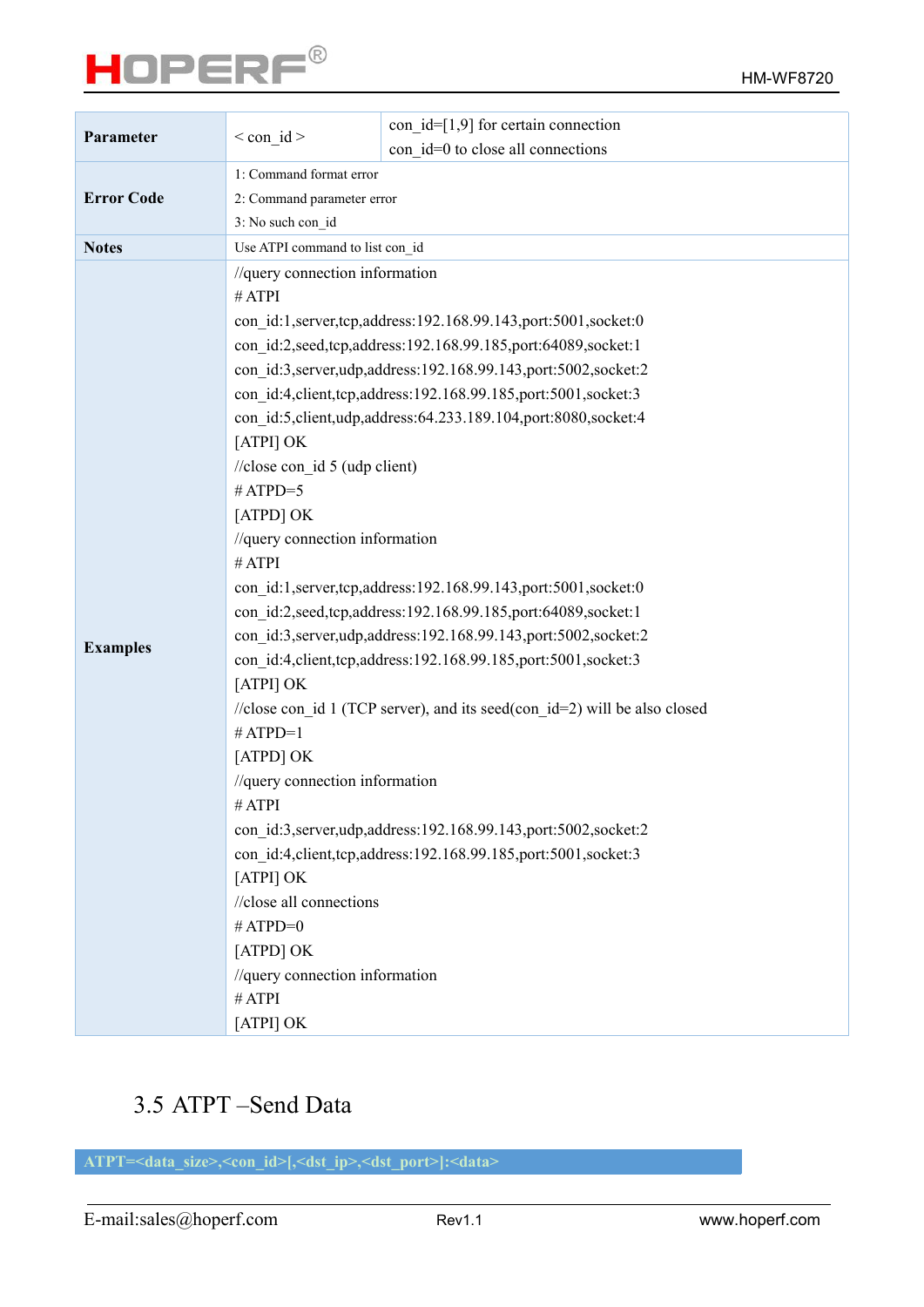# HOPERF®

| <b>Description</b> | This command is used to send data to a specific connection                |                                                                   |  |
|--------------------|---------------------------------------------------------------------------|-------------------------------------------------------------------|--|
|                    | [ATPT] OK, < $con$ id>                                                    |                                                                   |  |
| <b>Reply</b>       | [ATPT] ERROR: <error_no></error_no>                                       | $OK,  id>$                                                        |  |
| Parameter          | <data_size></data_size>                                                   | Data length                                                       |  |
|                    | $<$ con id $>$                                                            | $(1-9, \text{con} \text{id } 0 \text{ is reserved})$              |  |
|                    | $[<$ dst_ip>]                                                             | [optional]xxx.xxx.xxx.xxx (only need for udp server<br>mode)      |  |
|                    | [ <dst_port>]</dst_port>                                                  | [optional] $1 \sim 65535$ (only need for udp server<br>mode)      |  |
|                    | $<$ data $>$                                                              | Payload data                                                      |  |
|                    | 1: Wrong number of parameters                                             |                                                                   |  |
|                    | 2: Exceed ATPT send buffer size                                           |                                                                   |  |
|                    | 3: No such con id                                                         |                                                                   |  |
|                    |                                                                           | 4: Wrong UDP client IP or UDP client port (device as UDP server)  |  |
| <b>Error Code</b>  | 5: sendto Error (device as UDP server)                                    |                                                                   |  |
|                    | 6: sendto Error (device as UDP client)                                    |                                                                   |  |
|                    | 7: TCP Server sending error                                               |                                                                   |  |
|                    | 8: Write error                                                            |                                                                   |  |
|                    | 1. Use ATPI command to list connection status                             |                                                                   |  |
| <b>Notes</b>       | 2. ATPT command cannot send data through TCP server created on local host |                                                                   |  |
|                    | 3. After the separator ":", any input is valid                            |                                                                   |  |
|                    | //query connection information                                            |                                                                   |  |
|                    | #ATPI                                                                     |                                                                   |  |
|                    | con_id:1,server,tcp,address:192.168.99.143,port:5001,socket:0             |                                                                   |  |
|                    | con id:2,seed,tcp,address:192.168.99.185,port.64089,socket:1              |                                                                   |  |
|                    | con id:3,server,udp,address:192.168.99.143,port:5002,socket:2             |                                                                   |  |
|                    | con_id:4,client,tcp,address:192.168.99.185,port:5001,socket:3             |                                                                   |  |
|                    | con id:5, client, udp, address: 64.233.189.104, port: 8080, socket: 4     |                                                                   |  |
|                    | [ATPI] OK                                                                 |                                                                   |  |
|                    | //send data to TCP client(Seed) (con id 2)                                |                                                                   |  |
|                    | $#ATPT=14,2$ : Hello!                                                     |                                                                   |  |
| <b>Examples</b>    | $[ATPT]$ OK, $2$                                                          |                                                                   |  |
|                    | //send data to UDP Server via UDP client(con id 5)                        |                                                                   |  |
|                    | $#ATPT=14,5$ : Hello!                                                     |                                                                   |  |
|                    | [ATPT] OK, 5                                                              |                                                                   |  |
|                    | //send data to TCP Server via TCP client(con_id 4)                        |                                                                   |  |
|                    | $#ATPT=14,4$ : Hello!                                                     |                                                                   |  |
|                    | [ATPT] OK, 4                                                              |                                                                   |  |
|                    |                                                                           | //send data to UDP client(ip: 192.168.99.185, port:55339) via UDP |  |
|                    | Server(con id 3)                                                          |                                                                   |  |
|                    |                                                                           | #ATPT=14,3,192.168.99.185,55339: Hello!                           |  |
|                    | [ATPT] $OK, 3$                                                            |                                                                   |  |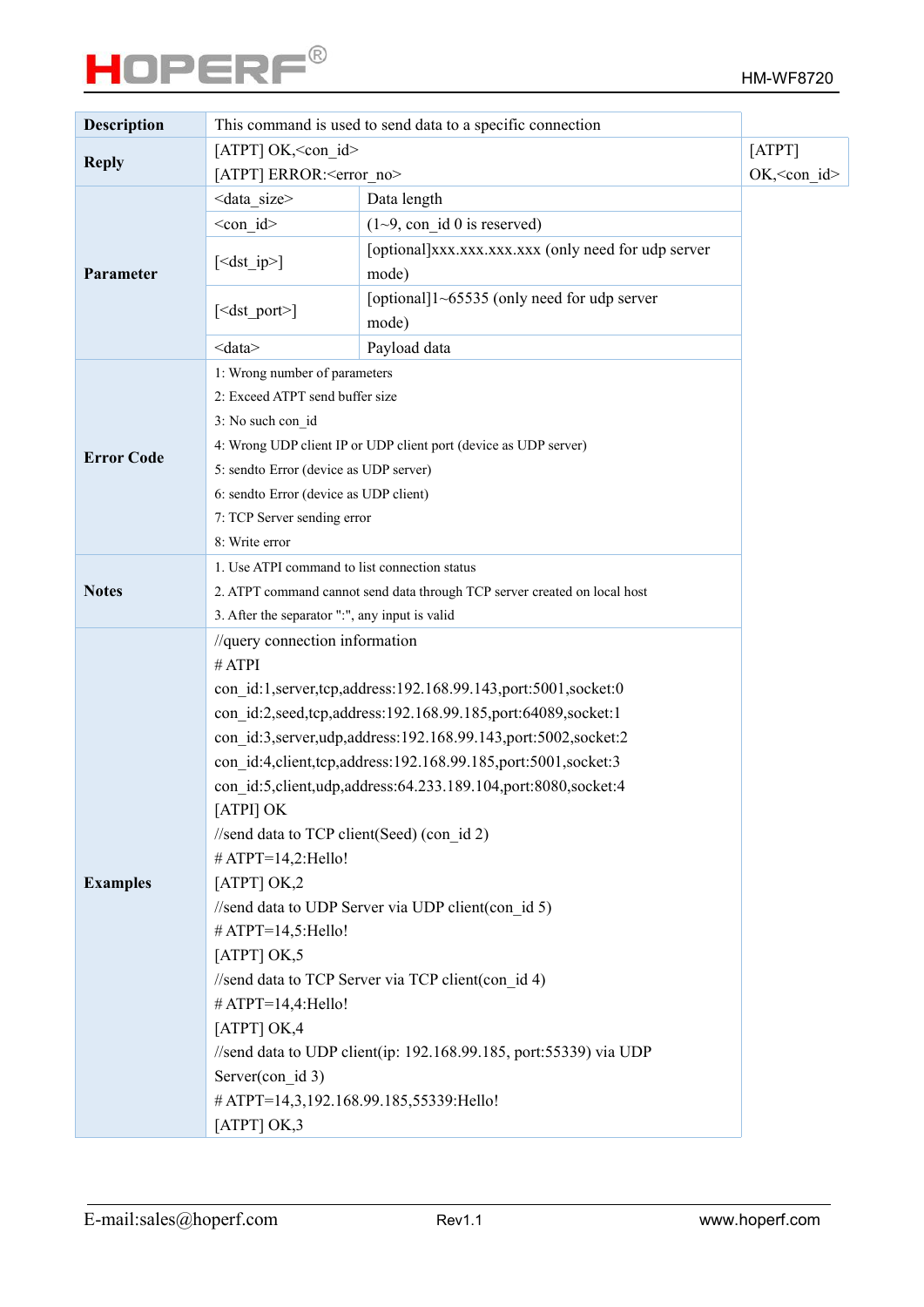#### <span id="page-19-0"></span>3.6 ATPR –Receive Data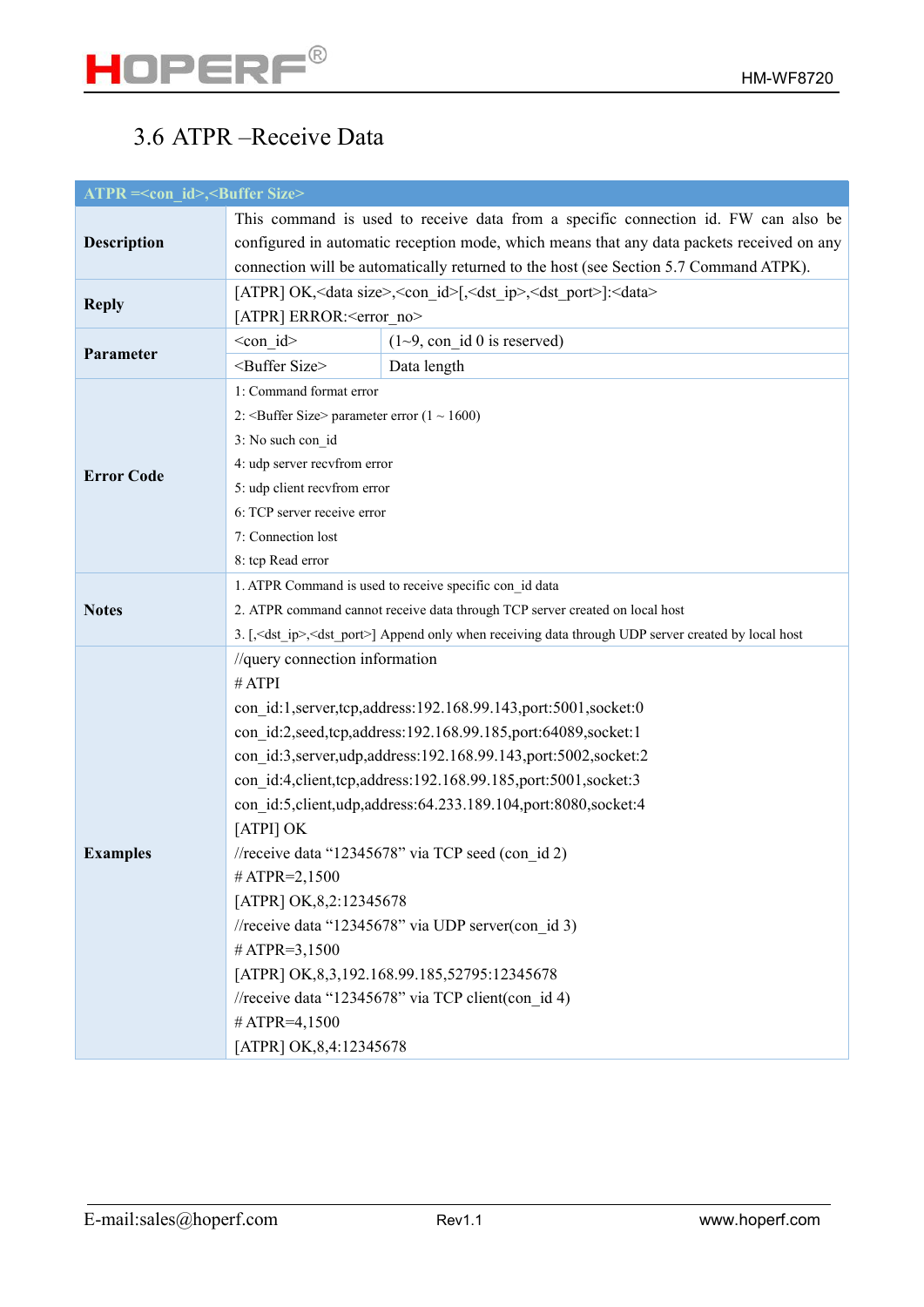#### <span id="page-20-0"></span>3.7 ATPK –Set Automatic Reception Mode

| ATPK= <enable></enable> |                                                                                                           |                                                                                                      |  |
|-------------------------|-----------------------------------------------------------------------------------------------------------|------------------------------------------------------------------------------------------------------|--|
| <b>Description</b>      | This command is used to set the automatic receiving mode                                                  |                                                                                                      |  |
|                         | [ATPK] OK<br><b>Reply</b><br>[ATPK] ERROR: < error no>                                                    |                                                                                                      |  |
|                         |                                                                                                           |                                                                                                      |  |
| <b>Parameter</b>        | $\leq$ enable $\geq$                                                                                      | 0 : disable auto receive data mode (default)                                                         |  |
|                         |                                                                                                           | 1 : enable auto receive data mode                                                                    |  |
| <b>Error Code</b>       | 1: Command parameter error                                                                                |                                                                                                      |  |
|                         | 2: Failed to start automatic receiving task                                                               |                                                                                                      |  |
|                         |                                                                                                           | Once auto receive mode is enabled, any data packets received on any connection will be automatically |  |
|                         | returned to the host in the same format as ATPR in normal transmission mode (see Section 5.6, Response of |                                                                                                      |  |
|                         | Command ATPR). But in the transparent transmission mode, the received data will be returned to the host   |                                                                                                      |  |
| <b>Notes</b>            | without leaving any information in the header.                                                            |                                                                                                      |  |
|                         | Normal mode:                                                                                              |                                                                                                      |  |
|                         | [ATPR] OK, 8, 3, 192. 168. 99. 185, 52795: 12345678                                                       |                                                                                                      |  |
|                         | Transparent transmission mode:                                                                            |                                                                                                      |  |
|                         | 12345678                                                                                                  |                                                                                                      |  |

#### <span id="page-20-1"></span>3.8 ATPI –Check the Network Connection Status

| <b>ATPI</b>        |                                                                                                   |  |  |
|--------------------|---------------------------------------------------------------------------------------------------|--|--|
| <b>Description</b> | This command is used to check the network connection status                                       |  |  |
|                    | con id :< con id >, < server/seed(TCP client)/client>,\                                           |  |  |
| <b>Reply</b>       | <tcp udp="">,address:<ip address="">,port:<port>,socket:<socket id=""></socket></port></ip></tcp> |  |  |
|                    | .<br>[ATPI] OK                                                                                    |  |  |
|                    | $#$ ATPI                                                                                          |  |  |
| <b>Examples</b>    | con id:1,server,tcp,address:192.168.99.143,port:5001,socket:0                                     |  |  |
|                    | con id:2,seed,tcp,address:192.168.99.185,port:64089,socket:1                                      |  |  |
|                    | con id:3,server,udp,address:192.168.99.143,port:5002,socket:2                                     |  |  |
|                    | con id:4, client, tcp, address: 192.168.99.185, port: 5001, socket: 3                             |  |  |
|                    | con id:5,client,udp,address:64.233.189.104,port:8080,socket:4                                     |  |  |
|                    | [ATPI] OK                                                                                         |  |  |

#### <span id="page-20-2"></span>3.9 ATPP – PING CommandS

**ATPP=<xxxx.xxxx.xxxx.xxxx>,[y/loop] Or**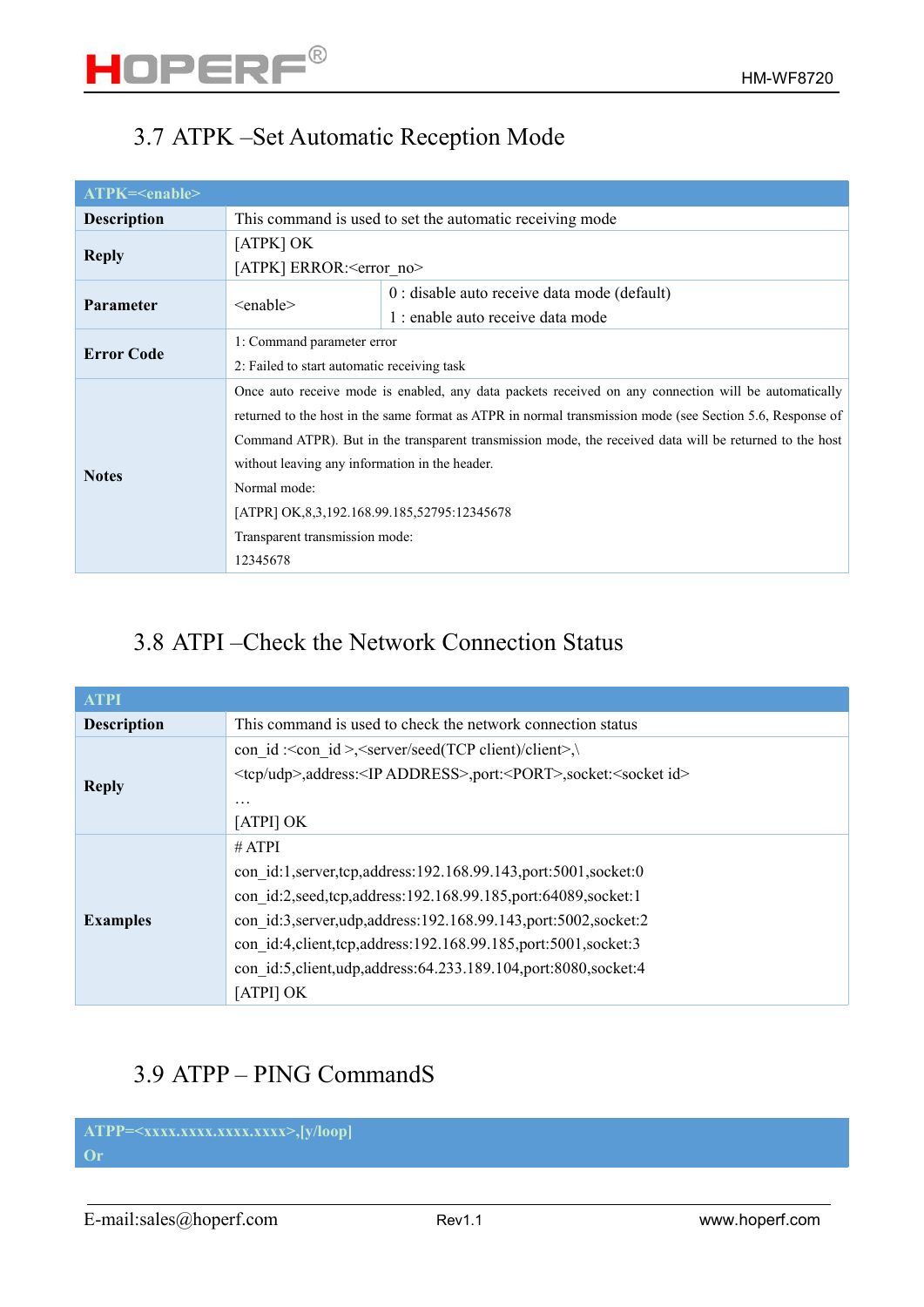

| $ATPP=$ , [y/loop] |                                                                 |                                                  |  |
|--------------------|-----------------------------------------------------------------|--------------------------------------------------|--|
| <b>Description</b> | This command is used to PING a con id or PING a network address |                                                  |  |
| <b>Reply</b>       | [ATPP] OK                                                       |                                                  |  |
|                    | [ATPP] ERROR: <error no=""></error>                             |                                                  |  |
|                    | <remote ip=""></remote>                                         | XXX.XXX.XXX.XXX                                  |  |
| Parameter 1        |                                                                 | No assign: Only five ping requests will be sent. |  |
|                    | [y/loop]                                                        | Loop: loop, no count                             |  |
|                    |                                                                 | Count: loop with count                           |  |
|                    | $<$ con id $>$                                                  | $1-NUM$ NS(default 10)                           |  |
| Parameter 2        |                                                                 | No assign: Only five ping requests will be sent. |  |
|                    | [y/loop]                                                        | Loop: loop, no count                             |  |
|                    |                                                                 | Count: loop with count                           |  |
| <b>Error Code</b>  | 1: Command format error                                         |                                                  |  |
|                    | 2: No such con id                                               |                                                  |  |
|                    | $//$ Parameter 1                                                |                                                  |  |
|                    | #ATPP=192.168.1.1 // Only five ping requests will be sent       |                                                  |  |
|                    | # ATPP=192.168.1.1, loop // loop, no count                      |                                                  |  |
|                    | #ATPP=192.168.1.1,10 // loop 10 times                           |                                                  |  |
|                    | $\mathcal{U}$ Parameter 2                                       |                                                  |  |
|                    | #ATPI                                                           |                                                  |  |
|                    | con id:1,server,tcp,address:192.168.99.143,port:5001,socket:0   |                                                  |  |
| <b>Examples</b>    | con id:2,seed,tcp,address:192.168.99.185,port:64089,socket:1    |                                                  |  |
|                    | con id:3,server,udp,address:192.168.99.143,port:5002,socket:2   |                                                  |  |
|                    | con id:4,client,tcp,address:192.168.99.185,port:5001,socket:3   |                                                  |  |
|                    | con id:5,client,udp,address:64.233.189.104,port:8080,socket:4   |                                                  |  |
|                    | [ATPI] OK                                                       |                                                  |  |
|                    | # ATPP= $2$ //Ping TCP client(con id 4)                         |                                                  |  |
|                    | # ATPP=5 //Ping UDP server via UDP client(con id 2)             |                                                  |  |
|                    | # ATPP=4 //Ping TCP server via TCP client(con id 3)             |                                                  |  |

#### <span id="page-21-0"></span>3.10 ATPU –Set Transparent Transmission Mode

| ATPU= <enable></enable> |                                                                                                                                                                                                              |                                               |
|-------------------------|--------------------------------------------------------------------------------------------------------------------------------------------------------------------------------------------------------------|-----------------------------------------------|
| <b>Description</b>      | This command is used to set the transparent transmission mode                                                                                                                                                |                                               |
| <b>Reply</b>            | [ATPU] OK<br>[ATPU] ERROR: < error no>                                                                                                                                                                       |                                               |
| <b>Parameter</b>        | $\leq$ enable $\geq$                                                                                                                                                                                         | 1 : enable TT mode (only "1" is valid by now) |
| <b>Error Code</b>       | 1: Command parameter error<br>2: No connection available<br>3: The server cannot enter transparent transmission mode<br>4: There are multiple connections<br>5: Failed to open transparent transmission task |                                               |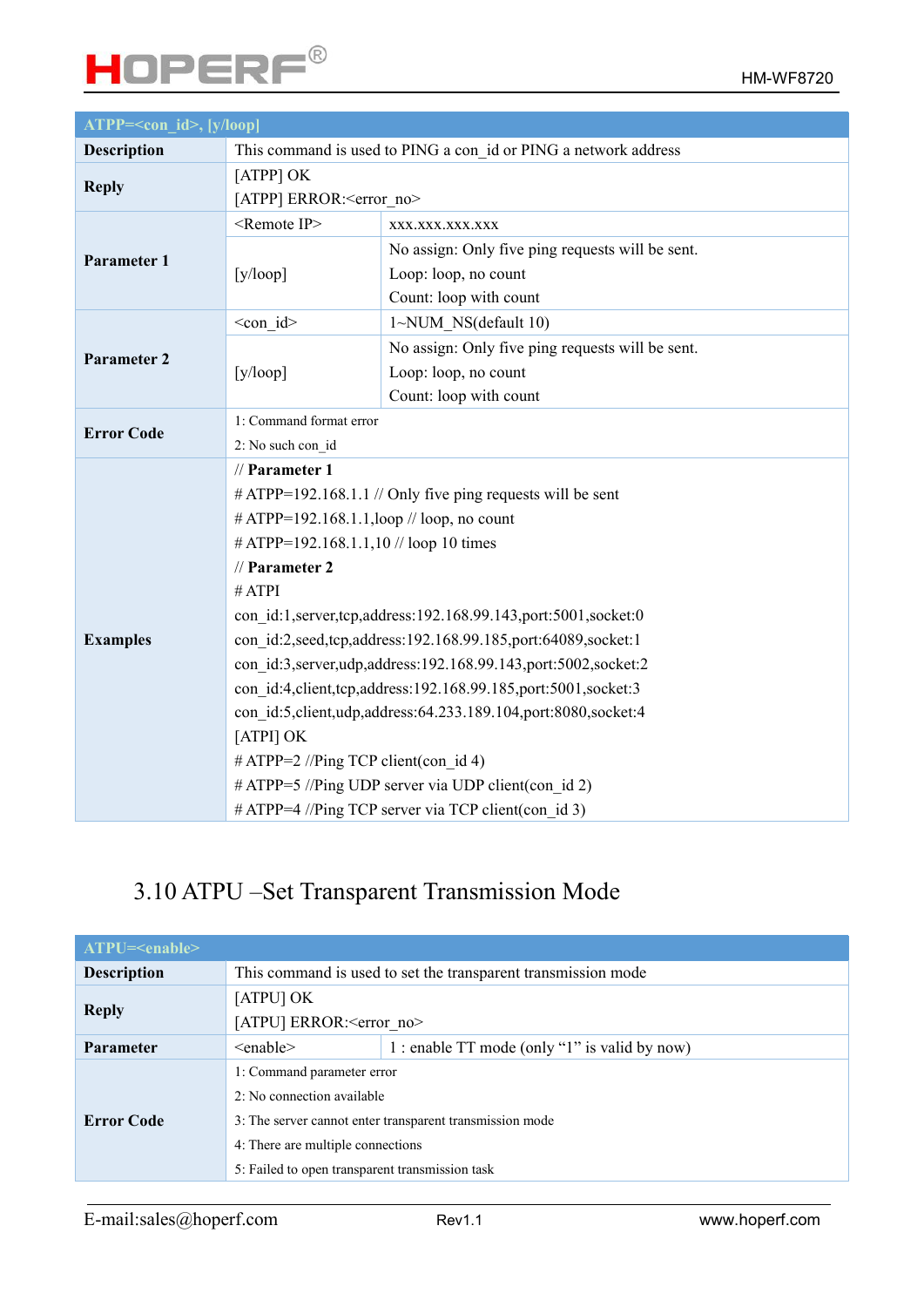## HOPERF®

| <b>Notes</b>    | To enable transparent transmission mode, only one TCP / UDP client connection can be created |
|-----------------|----------------------------------------------------------------------------------------------|
|                 | //For TT(transparent transmission) mode                                                      |
|                 | # ATPD=0 //close all connectiosn                                                             |
|                 | [ATPD] OK                                                                                    |
|                 | $\#ATPC=0,192.168.99.101,5001$ //create TCP client, single connection                        |
|                 | $[ATPC]$ OK                                                                                  |
|                 | [ATPC] con_id=1                                                                              |
|                 | #ATPU=1 //enter TT mode                                                                      |
|                 | //20ms interval between sending packets                                                      |
|                 | //auto recv mode is also enabled                                                             |
| <b>Examples</b> | [ATPU] OK                                                                                    |
|                 | $\ge$ //enter data transmission mode, any input is treated as data to send,                  |
|                 | //besides the uart echo is turned off, which means any input character                       |
|                 | //won't have uart echo                                                                       |
|                 | Hello! //first packet                                                                        |
|                 | (wait for 20ms)                                                                              |
|                 | Hello! //second packet                                                                       |
|                 | (wait for 20ms)                                                                              |
|                 | ---- //input four hyphens("-") to return to command mode                                     |
|                 | #//return to command mode now, auto recv is disabled, uart echo is turned on                 |

#### <span id="page-22-0"></span>3.11 ATPL –Save Connection and Turn on Automatic Connection

| ATPL= <enable></enable> |                                                                                                           |                                                               |  |  |
|-------------------------|-----------------------------------------------------------------------------------------------------------|---------------------------------------------------------------|--|--|
| <b>Description</b>      | This command is used to save the connection information to flash and connect automatically                |                                                               |  |  |
|                         | when the system starts                                                                                    |                                                               |  |  |
|                         | [ATPL] OK                                                                                                 |                                                               |  |  |
| <b>Reply</b>            | [ATPL] ERROR: < error no>                                                                                 |                                                               |  |  |
| Parameter               |                                                                                                           | 0 : erase translink info in flash and disable autolink        |  |  |
|                         | <enable></enable>                                                                                         | 1 : save translink and enable autolink                        |  |  |
|                         | 1: Command parameter error                                                                                |                                                               |  |  |
| <b>Error Code</b>       | 2: Wrong number of parameters                                                                             |                                                               |  |  |
|                         | 3: No connection                                                                                          |                                                               |  |  |
|                         | The device uses the information stored in the flash to automatically establish a connection and enter the |                                                               |  |  |
| <b>Notes</b>            | transparent transmission mode.                                                                            |                                                               |  |  |
|                         | $#ATPD=0$ //close all connectiosn                                                                         |                                                               |  |  |
|                         | [ATPD] OK                                                                                                 |                                                               |  |  |
|                         | # ATPN=iot_test,12345678 //connect to AP                                                                  |                                                               |  |  |
| <b>Examples</b>         | [ATPN] OK                                                                                                 |                                                               |  |  |
|                         |                                                                                                           | $\#ATPG=1$ //enable auto connect, this will be store in flash |  |  |
|                         | [ATPG] OK                                                                                                 |                                                               |  |  |
|                         | $\#ATPC=0,192.168.99.101,5001$ //create TCP client, single connection                                     |                                                               |  |  |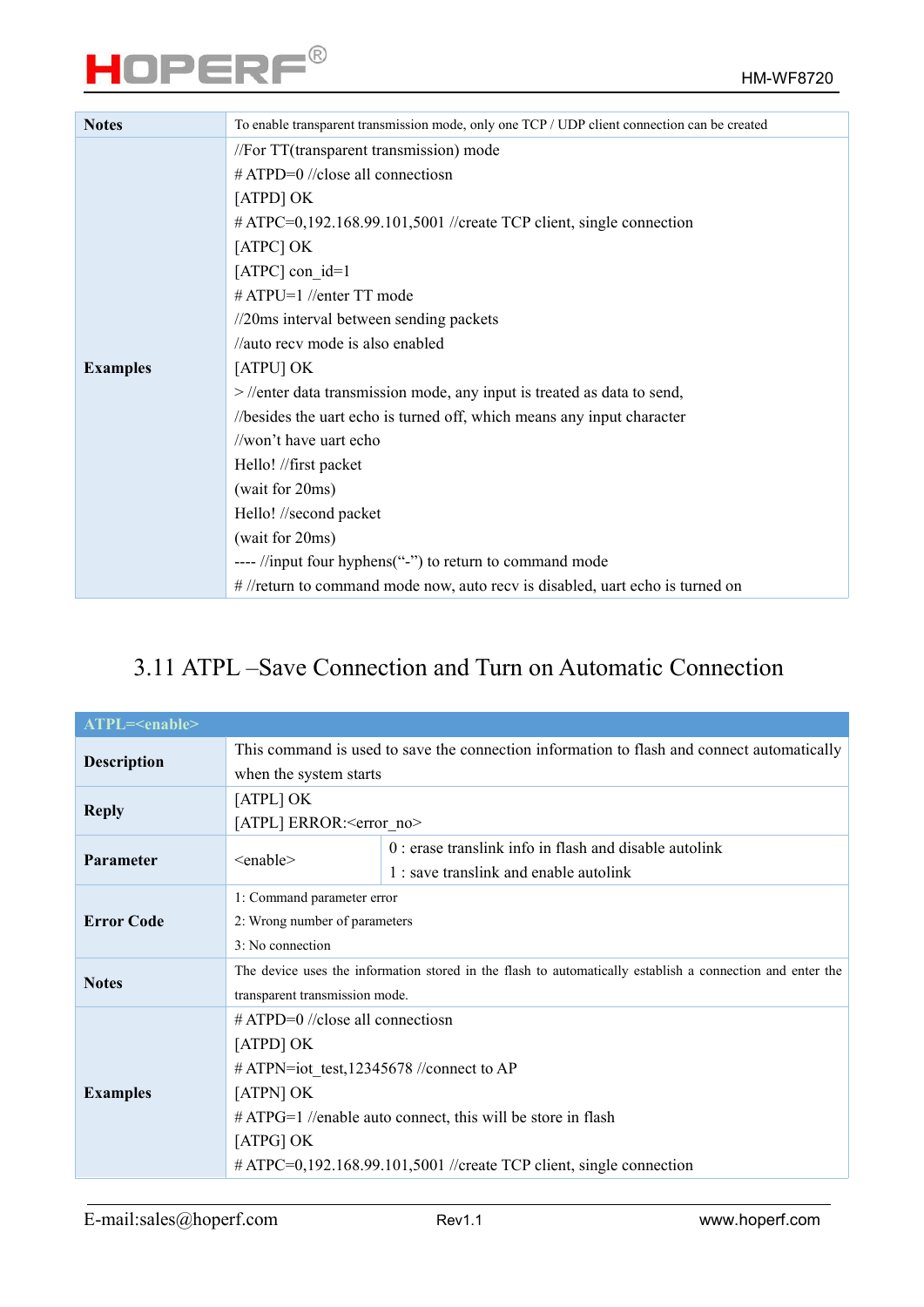

| [ATPC] OK                                                      |
|----------------------------------------------------------------|
| [ATPC] con $id=1$                                              |
| $\#$ ATPL = 1 //save information into flash                    |
| [ATPL] OK                                                      |
| $#ATSR$ //reboot device                                        |
| [ATSR] OK                                                      |
| AT COMMAND READY                                               |
| $>$ // start data transmission from here, 20ms between packets |
| ---- //input four hyphens("-") to return to command mode       |
| $\#$ //return to command mode                                  |

#### <span id="page-23-0"></span>4. BLE Commands

#### <span id="page-23-1"></span>4.1 ATBc –Set Central Mode

| $ATBc = \text{small}$ |                                                  |                                    |
|-----------------------|--------------------------------------------------|------------------------------------|
| <b>Description</b>    | This command is used to enable BLE Central mode  |                                    |
|                       | [ATBc] OK                                        |                                    |
| <b>Reply</b>          | [ATBc] ERROR: < error no>                        |                                    |
| <b>Parameter</b>      | $\le$ enable $>$                                 | 0 : disable Central mode (default) |
|                       |                                                  | 1 : enable Central mode            |
|                       | 1: Command format error                          |                                    |
| <b>Error Code</b>     | 2: The number of command parameters is incorrect |                                    |
|                       | 3: Parameter enable can only be set to 1 or 0    |                                    |
|                       | 4: The device is in peripheral mode              |                                    |

#### <span id="page-23-2"></span>6.2 ATBC –Connect Peripheral Devices

| $ATBC = addr type > addr >$ |                                                                         |                            |
|-----------------------------|-------------------------------------------------------------------------|----------------------------|
| <b>Description</b>          | This command is used to establish a connection with a Peripheral device |                            |
| <b>Reply</b>                | [ATBC] OK<br>[ATBC] ERROR: < error no>                                  |                            |
| <b>Parameter</b>            | $\leq$ addr type $>$                                                    | "P": public<br>"R": random |
|                             | $\leq$ addr $\geq$                                                      | XXXXXXXXXXX                |
| <b>Error Code</b>           | 1: Command format error                                                 |                            |
|                             | 2: The number of command parameters is incorrect                        |                            |
|                             | 3: The device is in non-Central mode                                    |                            |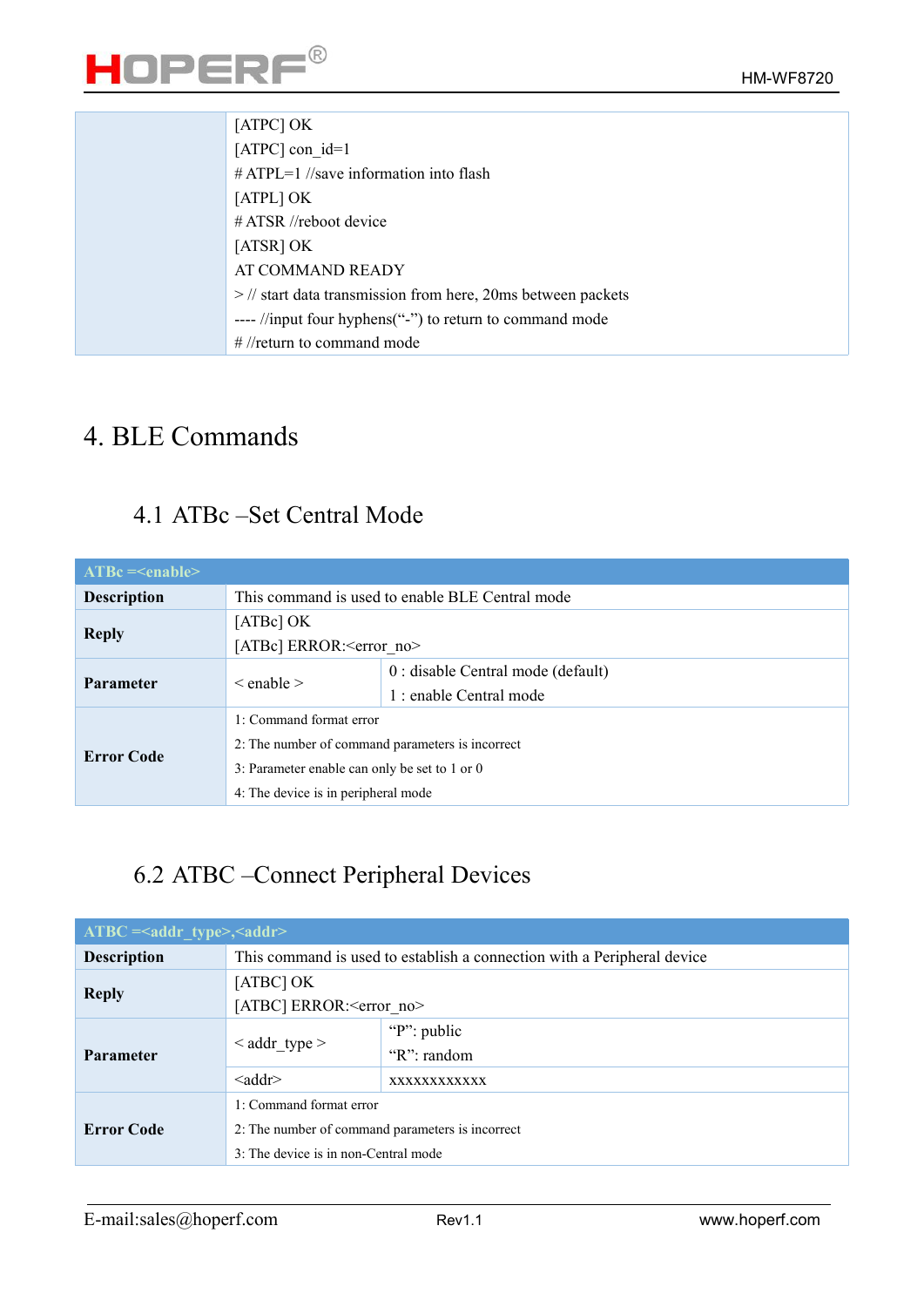

| <b>Notes</b>    | When the device is connected by Central, it outputs: [BLE] Connected<br>When the device is disconnected, output: |  |  |
|-----------------|------------------------------------------------------------------------------------------------------------------|--|--|
|                 | [BLE] Disconnected                                                                                               |  |  |
| <b>Examples</b> | ATBC=P,001122334455                                                                                              |  |  |
|                 | [BLE] Connected                                                                                                  |  |  |

#### <span id="page-24-0"></span>6.3 ATBD –Disconnect

| <b>ATBD</b>        |                                                           |
|--------------------|-----------------------------------------------------------|
| <b>Description</b> | This command is used to disconnect from Peripheral device |
| <b>Reply</b>       | [ATBC] OK                                                 |
|                    | [ATBC] ERROR: < error no>                                 |
| <b>Error Code</b>  | 1: Command format error                                   |
|                    | 2: The device is in non-Central mode                      |

#### <span id="page-24-1"></span>6.4 ATBG – 读取 ATT 信息

| ATBG = <query_type>[,<start_handle>,<end_handle>][,<uuid_type>,<uuid>]</uuid></uuid_type></end_handle></start_handle></query_type> |                                                           |                                                            |  |
|------------------------------------------------------------------------------------------------------------------------------------|-----------------------------------------------------------|------------------------------------------------------------|--|
| <b>Description</b>                                                                                                                 | This command is used to read Peripheral's ATT information |                                                            |  |
|                                                                                                                                    | [ATBG] OK                                                 |                                                            |  |
| <b>Reply</b>                                                                                                                       | [ATBG] ERROR: <error_no></error_no>                       |                                                            |  |
|                                                                                                                                    | Result:                                                   |                                                            |  |
|                                                                                                                                    |                                                           | [DIVS16] att_handle-end_group_handle[, uuid16]             |  |
|                                                                                                                                    |                                                           | [DIVS128] att_handle-end_group_handle[, uuid128]           |  |
|                                                                                                                                    |                                                           | [DIVC16] decl_handle, properties, value_handle[, uuid16]   |  |
|                                                                                                                                    |                                                           | [DIVC128] decl handle, properties, value handle[, uuid128] |  |
|                                                                                                                                    | [DIVD16] handle, uuid16                                   |                                                            |  |
|                                                                                                                                    | [DIVD128] handle, uuid128                                 |                                                            |  |
|                                                                                                                                    |                                                           | "ALL": all services                                        |  |
|                                                                                                                                    |                                                           | "SRV": services by uuid                                    |  |
|                                                                                                                                    | $\leq$ query type $>$                                     | "CHARDIS": characteristic                                  |  |
|                                                                                                                                    |                                                           | "CHARUUID": characteristic by uuid                         |  |
|                                                                                                                                    |                                                           | "CHARDDIS": characteristic descriptor                      |  |
| <b>Parameter</b>                                                                                                                   | <start handle=""></start>                                 | $0x1 - 0x$ FFFF                                            |  |
|                                                                                                                                    | <end handle=""></end>                                     | $0x1 - 0x$ FFFF                                            |  |
|                                                                                                                                    | <uuid_type></uuid_type>                                   | 0:16bit                                                    |  |
|                                                                                                                                    |                                                           | 1:128bit                                                   |  |
|                                                                                                                                    | $\le$ uuid $>$                                            | Uuid in hex                                                |  |
|                                                                                                                                    | 1: Command format error                                   |                                                            |  |
| <b>Error Code</b>                                                                                                                  | 2: The number of command parameters is incorrect          |                                                            |  |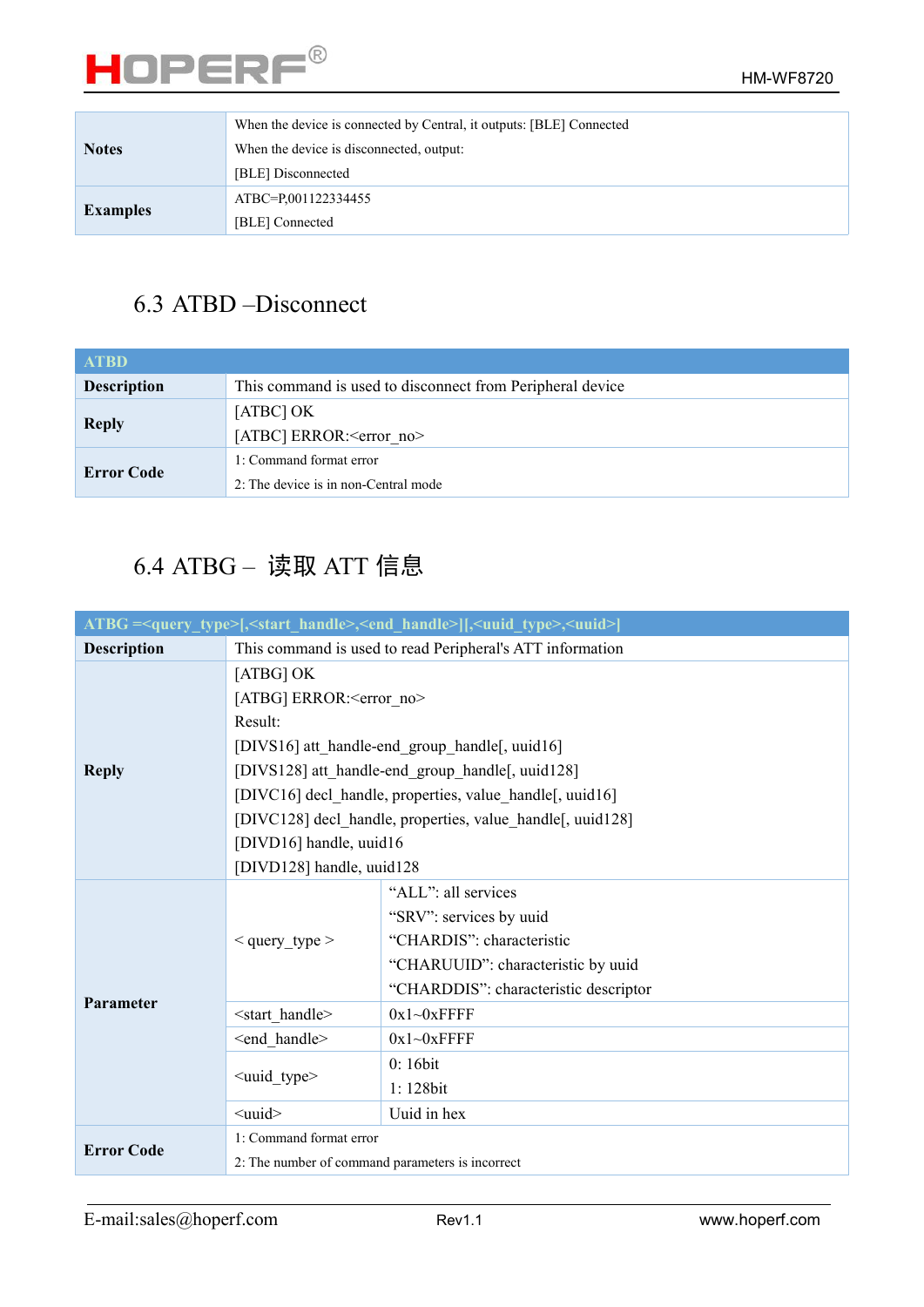# HOPERF®

|                                  | 3. The device is in non-Central mode                                        |  |
|----------------------------------|-----------------------------------------------------------------------------|--|
| <b>Notes</b>                     | This command can only be used after establishing a connection               |  |
|                                  | Get all services: ATBG=ALL                                                  |  |
|                                  | Discover services by uuid: ATBG=SRV, uuid type, uuid                        |  |
|                                  | Discover characteristic: ATBG=CHARDIS, start handle, end handle             |  |
| Discover characteristic by uuid: |                                                                             |  |
|                                  | ATBG=CHARUUID, start handle, end handle, type, uuid                         |  |
|                                  | Discover characteristic descriptor: ATBG=CHARDDIS, start handle, end handle |  |
| <b>Examples</b>                  | $eg:ATBG=ALL$                                                               |  |
|                                  | eg(uuid16): $ATBG=SRV,0,1803$                                               |  |
|                                  | eg(uuid128):ATBG=SRV,1,00112233445566778899aabbccddeeff                     |  |
|                                  | eg:ATBG=CHARDIS,0x8,0xFF                                                    |  |
|                                  | eg(uuid16): $ATBG=CHARUUID, 0x1, 0xFFFF, 0, B001$                           |  |
|                                  | eg(uuid128):ATBG=CHARUUID.0x1.0xFFFF.1.00112233445566778899aabbccddeeff     |  |
|                                  | $eg:ATBG=CHARDDIS,0xe,0x10$                                                 |  |
|                                  |                                                                             |  |

#### <span id="page-25-0"></span>6.5 ATBS –Scan BT Devices

| $ATBS = enable$    |                                                      |                       |
|--------------------|------------------------------------------------------|-----------------------|
| <b>Description</b> | This command is used to scan external BT devices     |                       |
|                    | [ATBS] OK                                            |                       |
| <b>Reply</b>       | [ATBS] ERROR: < error no>                            |                       |
|                    | [ATBS] adv type, addr type, mac , rssil, deviceName] |                       |
|                    | $\leq$ enable $\geq$                                 | $0:$ stop scan device |
| <b>Parameter</b>   |                                                      | 1 : start scan device |
|                    | 1: Command format error                              |                       |
| <b>Error Code</b>  | 2: The number of command parameters is incorrect     |                       |
|                    | 3: The device is in non-Central mode                 |                       |

#### <span id="page-25-1"></span>6.6 ATBR –Read Operation

| $ATBR = <$ handle> |                                                                  |                 |  |
|--------------------|------------------------------------------------------------------|-----------------|--|
| or                 |                                                                  |                 |  |
|                    | ATBR = < start handle >, < end handle >, < uuid type >, < uuid > |                 |  |
| <b>Description</b> | This command is used to perform a read operation                 |                 |  |
| <b>Reply</b>       | [ATBR] OK                                                        |                 |  |
|                    | [ATBR] ERROR: < error no>                                        |                 |  |
|                    | [BLE] reci:size, data(byte)                                      |                 |  |
| <b>Parameter</b>   | $\langle$ handle $\rangle$                                       | $0x1 - 0x$ FFFF |  |
|                    | <start handle=""></start>                                        | $0x1 - 0x$ FFFF |  |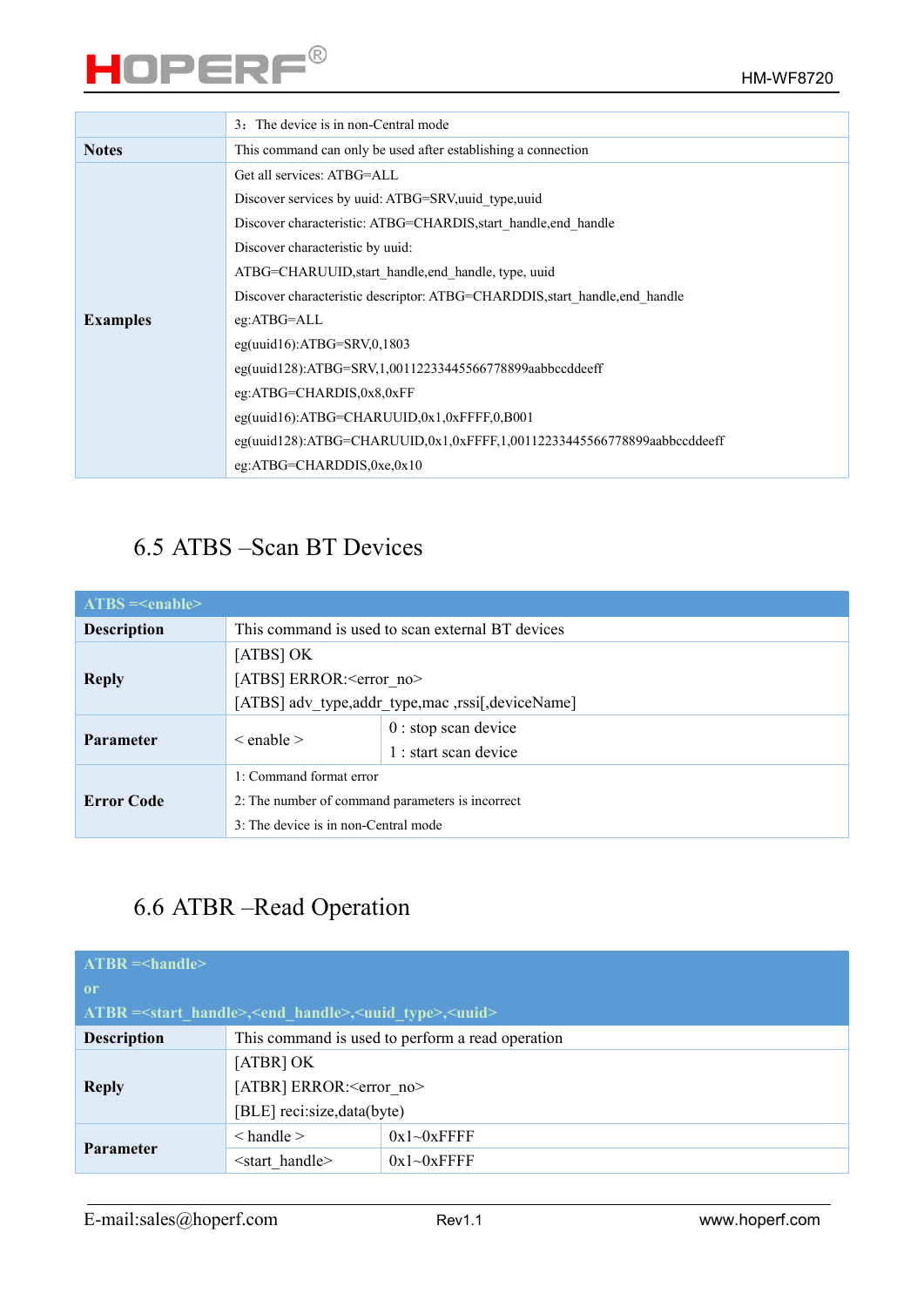

|                   | <end handle=""></end>                                                              | $0x1 \sim 0x$ FFFF |  |
|-------------------|------------------------------------------------------------------------------------|--------------------|--|
|                   |                                                                                    | 0:16bit            |  |
|                   | <uuid type=""></uuid>                                                              | 1:128bit           |  |
|                   | $\le$ uuid $\ge$                                                                   | Uuid in hex        |  |
|                   | 1: Command format error                                                            |                    |  |
| <b>Error Code</b> | 2: The number of command parameters is incorrect                                   |                    |  |
|                   | 3: The device is in non-Central mode                                               |                    |  |
| <b>Notes</b>      | This command can only be used after establishing a connection                      |                    |  |
|                   | Read characteristic: ATBR=handle                                                   |                    |  |
|                   | Read characterristic value by uuid: ATBR=start handle, end handle, uuid type, uuid |                    |  |
| <b>Examples</b>   | $eg(uuid16)$ : ATBR=0xa                                                            |                    |  |
|                   | eg(uuid16): $ATBR = 0x1,0xFFFF,0,B001$                                             |                    |  |
|                   | eg(uuid128):ATBR=0,0x1,0xFFFF,1,00112233445566778899aabbccddeeff                   |                    |  |

#### <span id="page-26-0"></span>6.7 ATBW –Write Operation

| ATBW = <write type="">,<handle>,<length>,<value></value></length></handle></write> |                                                               |                               |
|------------------------------------------------------------------------------------|---------------------------------------------------------------|-------------------------------|
| <b>Description</b>                                                                 | 该命令用于执行写操作                                                    |                               |
|                                                                                    | [ATBW] OK                                                     |                               |
| <b>Reply</b>                                                                       | [ATBW] ERROR: < error no>                                     |                               |
|                                                                                    |                                                               | 1: write request              |
|                                                                                    | <write_type></write_type>                                     | 2: write command              |
| <b>Parameter</b>                                                                   | $\le$ handle $\ge$                                            | $0x1 - 0x$ FFFF               |
|                                                                                    | $<$ length $>$                                                | Total command size $\leq$ 256 |
|                                                                                    | $<$ value $>$                                                 | Ascii hex                     |
|                                                                                    | 1: Command format error                                       |                               |
| <b>Error Code</b>                                                                  | 2: The number of command parameters is incorrect              |                               |
|                                                                                    | 3: The device is in non-Central mode                          |                               |
| <b>Notes</b>                                                                       | This command can only be used after establishing a connection |                               |
|                                                                                    | ATBW=conn id, type, handle, length, value                     |                               |
| <b>Examples</b>                                                                    | eg: $ATBW=1,0xc,1,02$                                         |                               |
|                                                                                    | eg:ATBW=2,0x19,3,313233                                       |                               |

#### <span id="page-26-1"></span>6.8 ATBp –Set Peripheral Mode

| $ATBp = enable$    |                                                    |
|--------------------|----------------------------------------------------|
| <b>Description</b> | This command is used to enable BLE Peripheral mode |
| <b>Reply</b>       | [ATBp] OK<br>[ATBp] ERROR: $\epsilon$ error no     |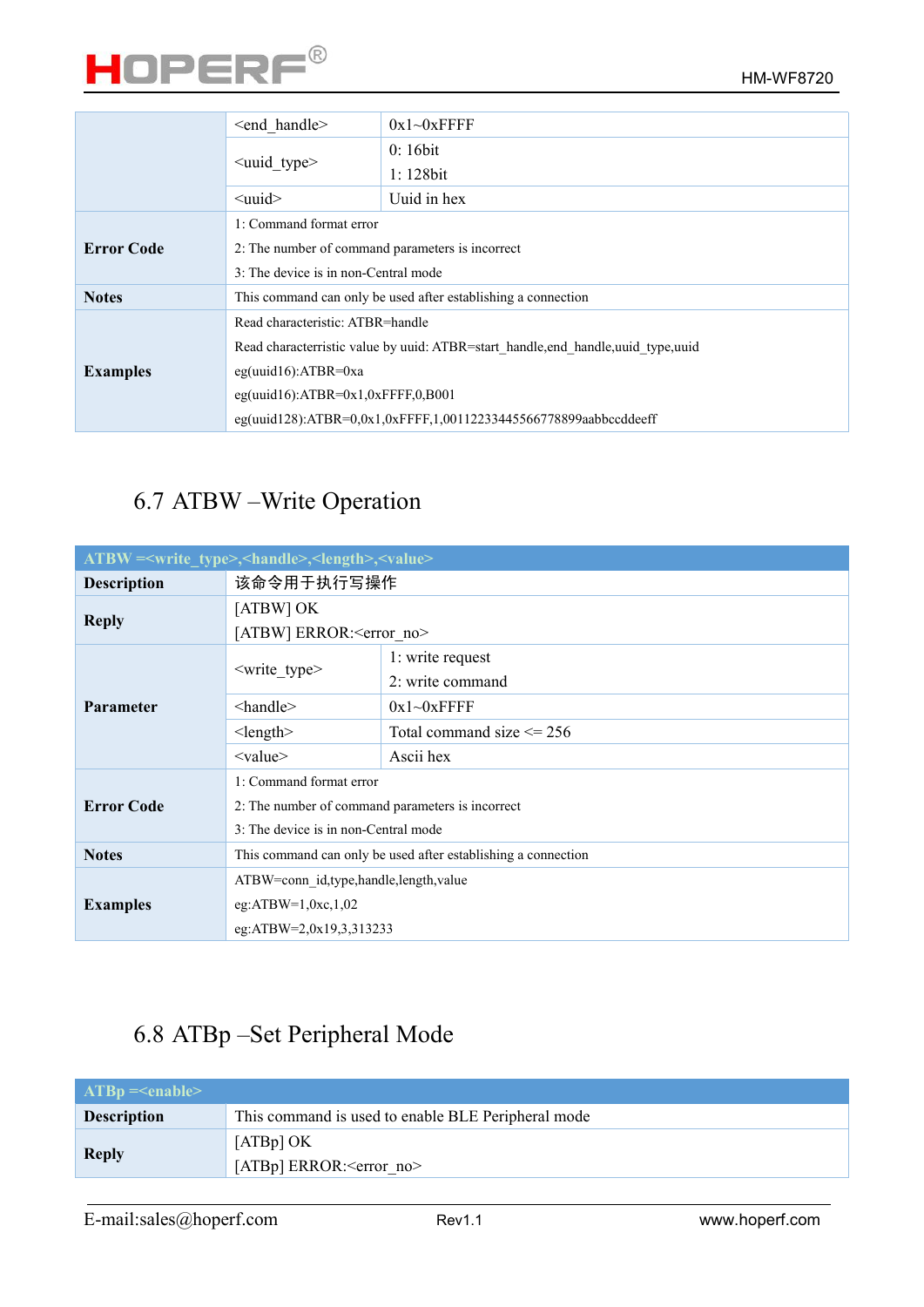

| <b>Parameter</b>  | $\le$ enable $>$                                     | 0 : disable Peripheral mode (default)<br>1 : enable Peripheral mode |
|-------------------|------------------------------------------------------|---------------------------------------------------------------------|
| <b>Error Code</b> | 1: Command format error                              |                                                                     |
|                   | 2: The number of command parameters is incorrect     |                                                                     |
|                   | 3: Parameter enable can only be set to 1 or 0        |                                                                     |
|                   | 4: The device is in Central mode                     |                                                                     |
| <b>Notes</b>      | When the device is connected by Central, it outputs: |                                                                     |
|                   | [BLE] Connected                                      |                                                                     |
|                   | When the device is disconnected, output:             |                                                                     |
|                   | [BLE] Disconnected                                   |                                                                     |

#### <span id="page-27-0"></span>6.9 ATBA –Set the Broadcast Interval

|                    | $ATBA = adv interval max > adv interval min >$                                           |                                                                     |
|--------------------|------------------------------------------------------------------------------------------|---------------------------------------------------------------------|
| <b>Description</b> | This command is used to set the broadcast interval when the device is in Peripheral mode |                                                                     |
|                    | [ATBA] OK                                                                                |                                                                     |
| <b>Reply</b>       | [ATBA] ERROR: < error no>                                                                |                                                                     |
| <b>Parameter</b>   | $\leq$ adv_interval_max $>$                                                              | $32 - 16384 (20 \text{ms} - 10240 \text{ms} 0.625 \text{ms/step}))$ |
|                    | <adv interval="" min=""></adv>                                                           | $32 - 16384 (20 \text{ms} - 10240 \text{ms} 0.625 \text{ms/step}))$ |
|                    | 1: Command format error                                                                  |                                                                     |
| <b>Error Code</b>  | 2: The number of command parameters is incorrect                                         |                                                                     |

#### <span id="page-27-1"></span>6.10 ATBN –Set Device Name

| $ATBN = Device Name$ |                                                  |                                                                                 |  |
|----------------------|--------------------------------------------------|---------------------------------------------------------------------------------|--|
| <b>Description</b>   |                                                  | his command is used to set the device name displayed when the device broadcasts |  |
|                      | [ATBN] OK                                        |                                                                                 |  |
| <b>Reply</b>         |                                                  | [ATBN] ERROR: < error no>                                                       |  |
| <b>Parameter</b>     | <device name=""></device>                        | Max 22 char                                                                     |  |
|                      | 1: Command format error                          |                                                                                 |  |
| <b>Error Code</b>    | 2: The number of command parameters is incorrect |                                                                                 |  |
|                      | 3: Device name is greater than 22 characters     |                                                                                 |  |

#### <span id="page-27-2"></span>6.11 ATBe –Send Data

| $ATBe = <$ data size>,0: $<$ data> |                                                           |
|------------------------------------|-----------------------------------------------------------|
| <b>Description</b>                 | This command is used to send data to the connected device |
| <b>Reply</b>                       | [ATBe] OK                                                 |